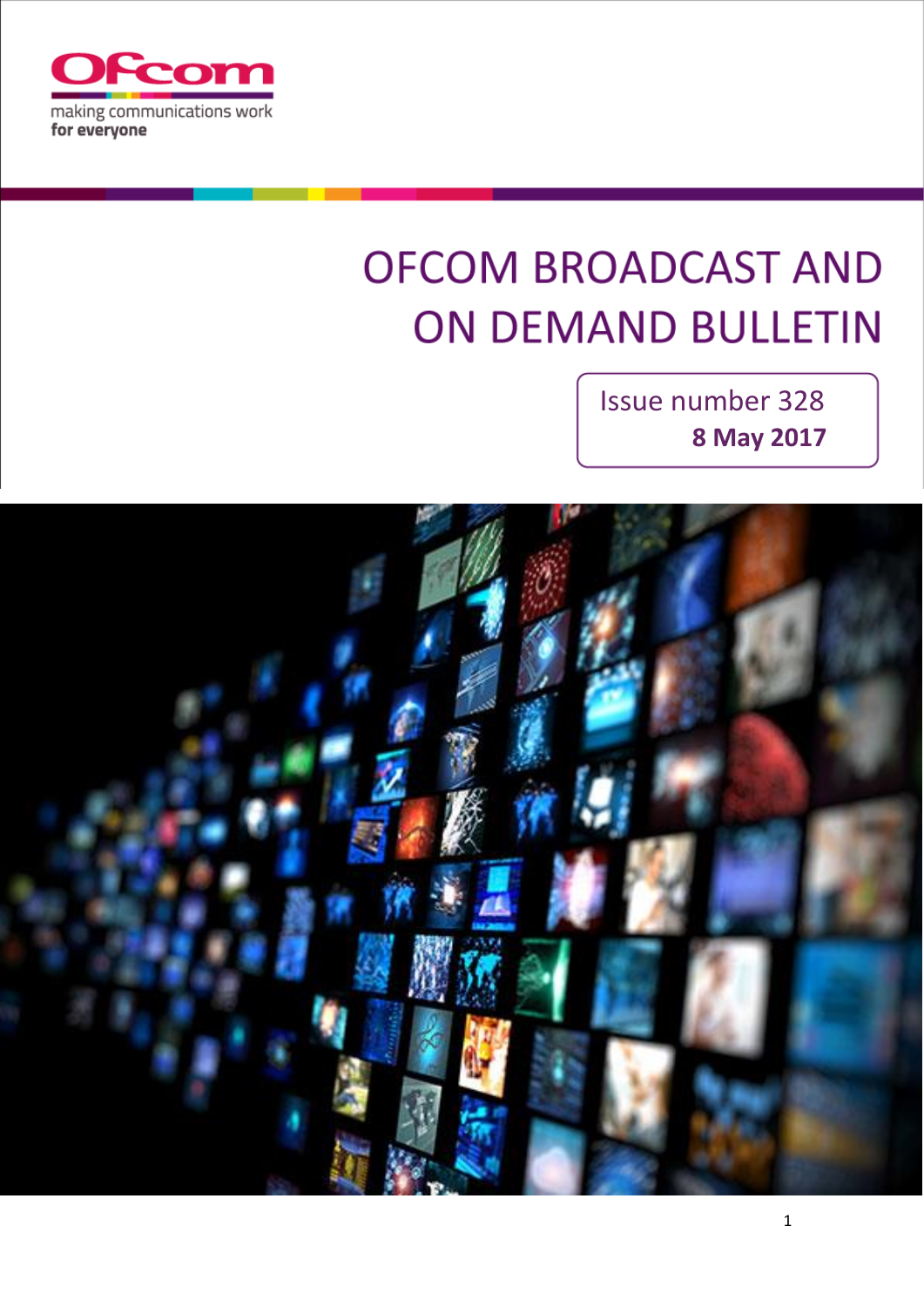# **Contents**

| Introduction                                                                    | 3  |
|---------------------------------------------------------------------------------|----|
| <b>Broadcast Standards cases</b>                                                |    |
| In Breach                                                                       |    |
| <b>ITV News</b><br>ITV, 28 January 2017, 09:25                                  | 4  |
| Marche Bike Tour<br>Bike, 6 February 2017, 16:00                                | 7  |
| Latin Hot<br>Swindon 105.5, 7 January 2017, 18:00                               | 9  |
| Resolved                                                                        |    |
| <b>Broadcast competition</b><br>Free Radio (Birmingham), 3 February 2017, 06:00 | 12 |
| <b>Tables of cases</b>                                                          |    |
| Complaints assessed, not investigated                                           | 14 |
| Complaints outside of remit                                                     | 21 |
| Complaints about the BBC, not assessed                                          | 22 |
| <b>Investigations List</b>                                                      | 25 |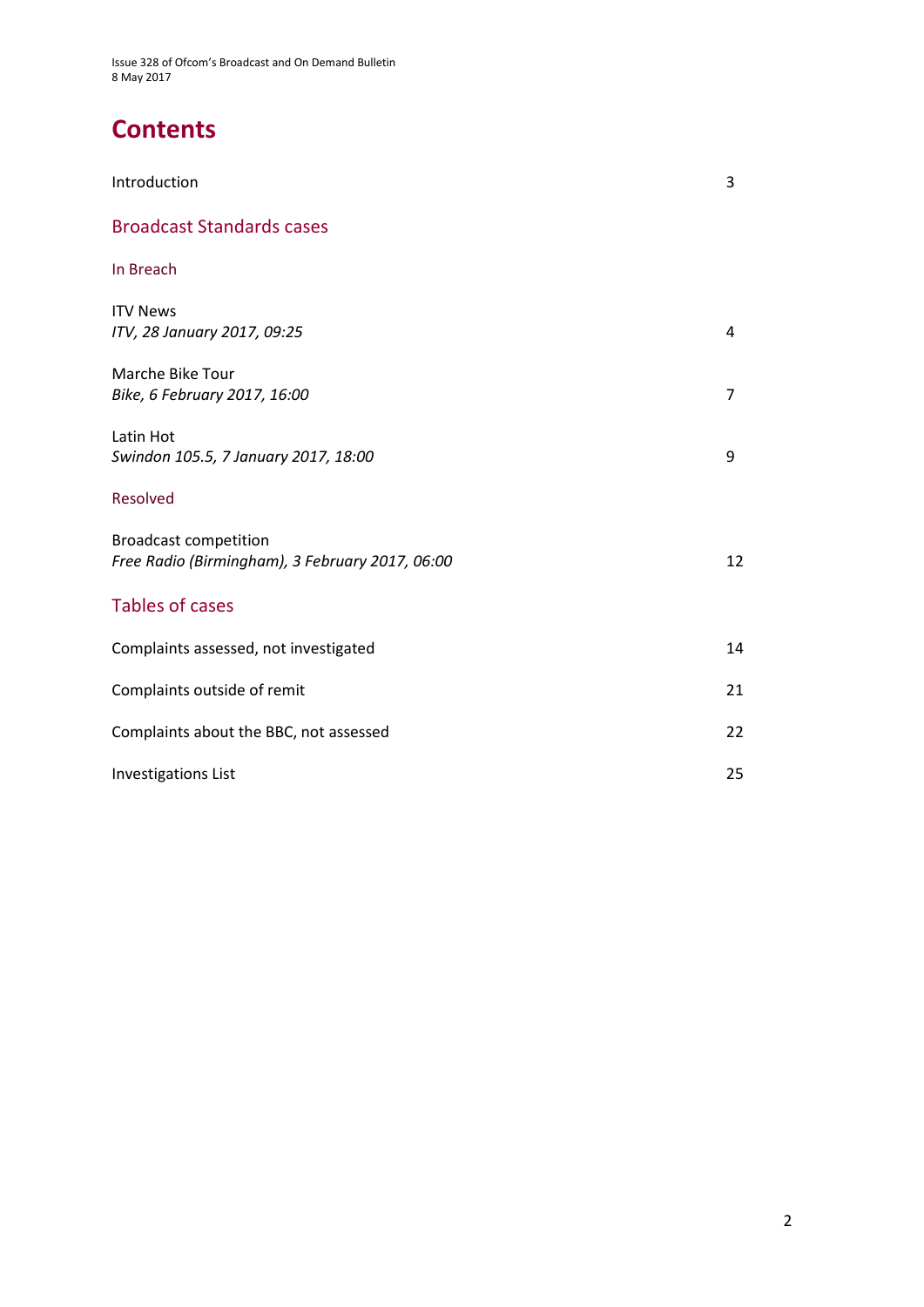# **Introduction**

Under the Communications Act 2003 ("the Act"), Ofcom has a duty to set standards for broadcast content to secure the standards objectives<sup>1</sup>. Ofcom also has a duty to ensure that On Demand Programme Services ("ODPS") comply with certain standards requirements set out in the Act<sup>2</sup>.

Ofcom reflects these requirements in its codes and rules. The Broadcast and On Demand Bulletin reports on the outcome of Ofcom's investigations into alleged breaches of its codes and rules, as well as conditions with which broadcasters licensed by Ofcom are required to comply. The codes and rules include:

- a) [Ofcom's Broadcasting Code](http://stakeholders.ofcom.org.uk/broadcasting/broadcast-codes/broadcast-code/) ("the Code") for content broadcast on television and radio services licensed by Ofcom, and for content on the BBC's licence fee funded television, radio and on demand services.
- b) the [Code on the Scheduling of Television Advertising](https://www.ofcom.org.uk/__data/assets/pdf_file/0014/32162/costa-april-2016.pdf) ("COSTA"), containing rules on how much advertising and teleshopping may be scheduled on commercial television, how many breaks are allowed and when they may be taken.
- c) certain sections of th[e BCAP Code: the UK Code of Broadcast Advertising,](https://www.cap.org.uk/Advertising-Codes/Broadcast.aspx) for which Ofcom retains regulatory responsibility for television and radio services. These include:
	- the prohibition on 'political' advertising;
	- 'participation TV' advertising, e.g. long-form advertising predicated on premium rate telephone services – notably chat (including 'adult' chat), 'psychic' readings and dedicated quiz TV (Call TV quiz services); and
	- $\bullet$  gambling, dating and 'message board' material where these are broadcast as advertising<sup>3</sup>.
- d) other conditions with which Ofcom licensed services must comply, such as requirements to pay fees and submit information required for Ofcom to carry out its statutory duties. Further information can be found on Ofcom's website for [television](http://licensing.ofcom.org.uk/tv-broadcast-licences/) an[d radio](http://licensing.ofcom.org.uk/radio-broadcast-licensing/) licences.
- e) Ofcom's [Statutory Rules and Non-Binding Guidance for Providers of On-Demand Programme](http://stakeholders.ofcom.org.uk/binaries/broadcast/on-demand/rules-guidance/rules_and_guidance.pdf)  [Services](http://stakeholders.ofcom.org.uk/binaries/broadcast/on-demand/rules-guidance/rules_and_guidance.pdf) for editorial content on ODPS (apart from BBC ODPS). Ofcom considers sanctions for advertising content on ODPS referred to it by the Advertising Standards Authority ("ASA"), the co-regulator of ODPS for advertising, or may do so as a concurrent regulator.

[Other codes and requirements](http://stakeholders.ofcom.org.uk/broadcasting/broadcast-codes/) may also apply to broadcasters, depending on their circumstances. These include the requirements in the BBC Agreement, the Code on Television Access Services (which sets out how much subtitling, signing and audio description relevant licensees must provide), the Code on Electronic Programme Guides, the Code on Listed Events, and the Cross Promotion Code.

**It is Ofcom's policy to describe fully television, radio and on demand content. Some of the language and descriptions used in Ofcom's Broadcast and On Demand Bulletin may therefore cause offence.**

<sup>&</sup>lt;sup>1</sup> The relevant legislation is set out in detail in Annex 1 of the Code.

 $2$  The relevant legislation can be found at Part 4A of the Act.

<sup>&</sup>lt;sup>3</sup> BCAP and ASA continue to regulate conventional teleshopping content and spot advertising for these types of services where it is permitted. Ofcom remains responsible for statutory sanctions in all advertising cases.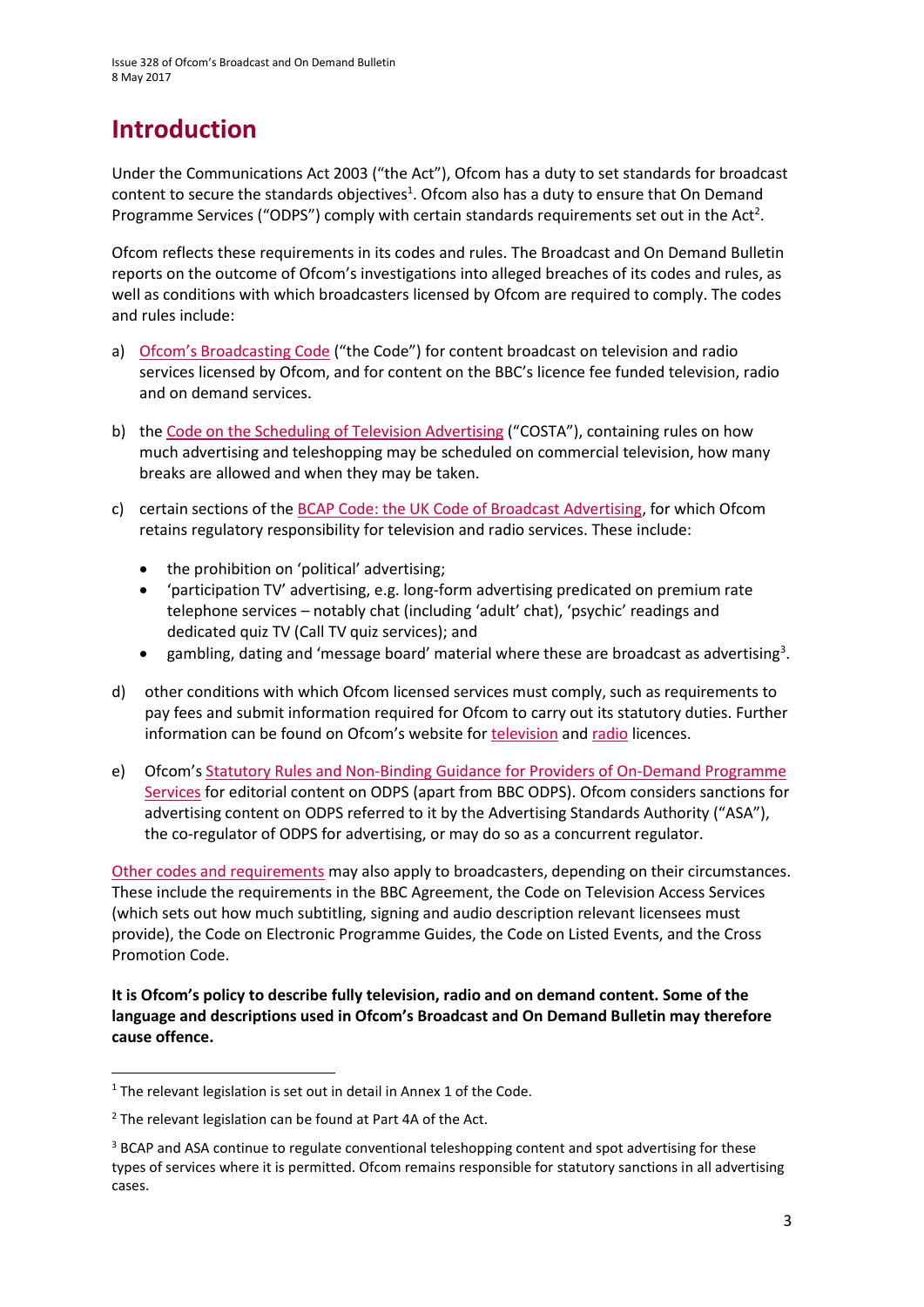# **Broadcast Standards cases**

In Breach

**ITV News** *ITV, 28 January 2017, 09:25*

#### **Introduction**

*ITV News* is complied by the ITN compliance department ("ITN") on behalf of the ITV Network ("ITV" or "the Licensee").

Ofcom received five complaints about graphic and bloody images in a scene from the science fiction film *Alien* during an obituary for the actor Sir John Hurt in an edition of *ITV News*. This was shown on a Saturday morning, immediately after ITV's strand of dedicated children's programming, *Scrambled!*

After *Scrambled!* had finished an advertising break was shown featuring various commercials for children's toys. This was followed by a trailer for *Scrambled!* and then *ITV News* began. At the very start of the bulletin the presenter said:

*"Sir John Hurt, the actor best known for one of the most scary and gory scenes in film history, has died. He was 77 and had been suffering from cancer. The Oscar-nominated star of screen and stage appeared in more than 100 films in a career spanning six decades".*

The presenter then introduced a pre-recorded obituary of John Hurt. It began with a clip of the actor in the film *The Elephant Man,* as the correspondent said:

*"He was one of our best known and most versatile actors, who moved audiences to tears in The Elephant Man".*

The next sequence was a 10 second clip from the film *Alien,* where the correspondent said:

*"While this scene in Alien is often voted as one of cinema's most memorable moments".*

The clip showed John Hurt's character, Kane, struggle violently on a table surrounded by other characters. An object then appeared to punch through Kane's stomach under a bloodstained t-shirt. The other characters pulled away in shock as a blood-soaked alien burst through his t-shirt, and was seen in close-up to rise out of a gaping, bloody hole in Kane's stomach.

We considered the material raised potential issues under Rules 1.3 of the Code, which states:

"Children must…be protected by appropriate scheduling from material that is unsuitable for them".

We requested ITV's comments on how the item complied with this rule.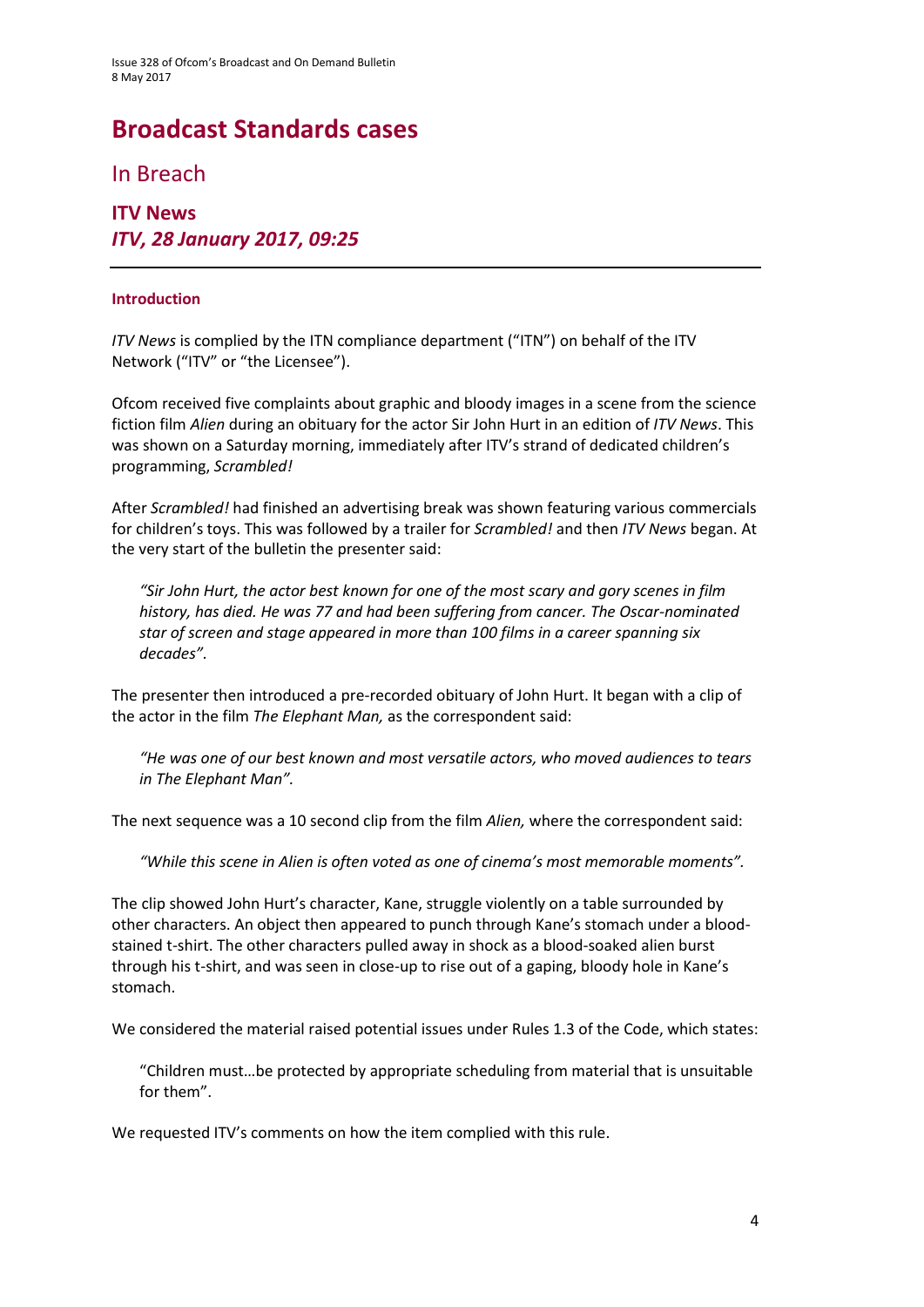### **Response**

ITV apologised for this clip which it said was shown "in error".

The Licensee said that the editorial decision to refer to *Alien* was "made in good faith", but it accepted "that ITN had failed to consider sufficiently the suitability of the material for children, given the violent imagery and time of broadcast". It added that: "Although news bulletins are not of particular interest to children…we accept that the clip chosen was unsuitable for children who may have been available to view at this time, and was therefore wrongly scheduled".

ITV said "the error was recognised by the editorial team very shortly after the report went out" and the clip from *Alien* was not repeated in subsequent pre-watershed *ITV News*  reports. The Licensee also said that all ITN news staff "have been reminded of the importance of careful consideration of the suitability of images used from dramas and films in pre-watershed reports". ITV added that the ITN Compliance Manual would be revised to include a specific reference to "the need to take care when using images or clips from dramas and films in pre-watershed reports, such as obituaries".

### **Decision**

**.** 

Reflecting our duties under the Communications Act 2003<sup>1</sup>, Section One of the Code requires that people under eighteen are protected from unsuitable content in programmes.

Rule 1.3 states that children must be protected by appropriate scheduling from material that is unsuitable for them. Appropriate scheduling is judged by a number of factors including: the nature of the content; the time of broadcast; and likely audience expectations.

Ofcom has taken account of the audience's and broadcaster's right to freedom of expression set out in Article 10 of the European Convention on Human Rights.

We first assessed whether the programme contained material unsuitable for children.

The report on the death of Sir John Hurt included a clip featuring the actor which was intense and very bloody, showing a character in clear agony as an alien burst out of him with extreme force. We considered this content was unsuitable for children.

We then went on to assess whether the content was appropriately scheduled.

*ITV News* is not a programme which normally has a particular appeal to children. However, this edition was broadcast on a Saturday morning just after ITV's strand of dedicated children's programming, *Scrambled!*

In our view, ITV, as a public service channel, was likely to attract a broad audience, which could have included children, some of whom could have been watching unsupervised on a weekend morning after children's programming had just finished. This was borne out by audience figures for *ITV News*, which showed that this episode attracted a total child audience (aged 4 to 15) of 19,000 children which represented 16% of the total audience.

<sup>1</sup> <http://www.legislation.gov.uk/ukpga/2003/21/section/319>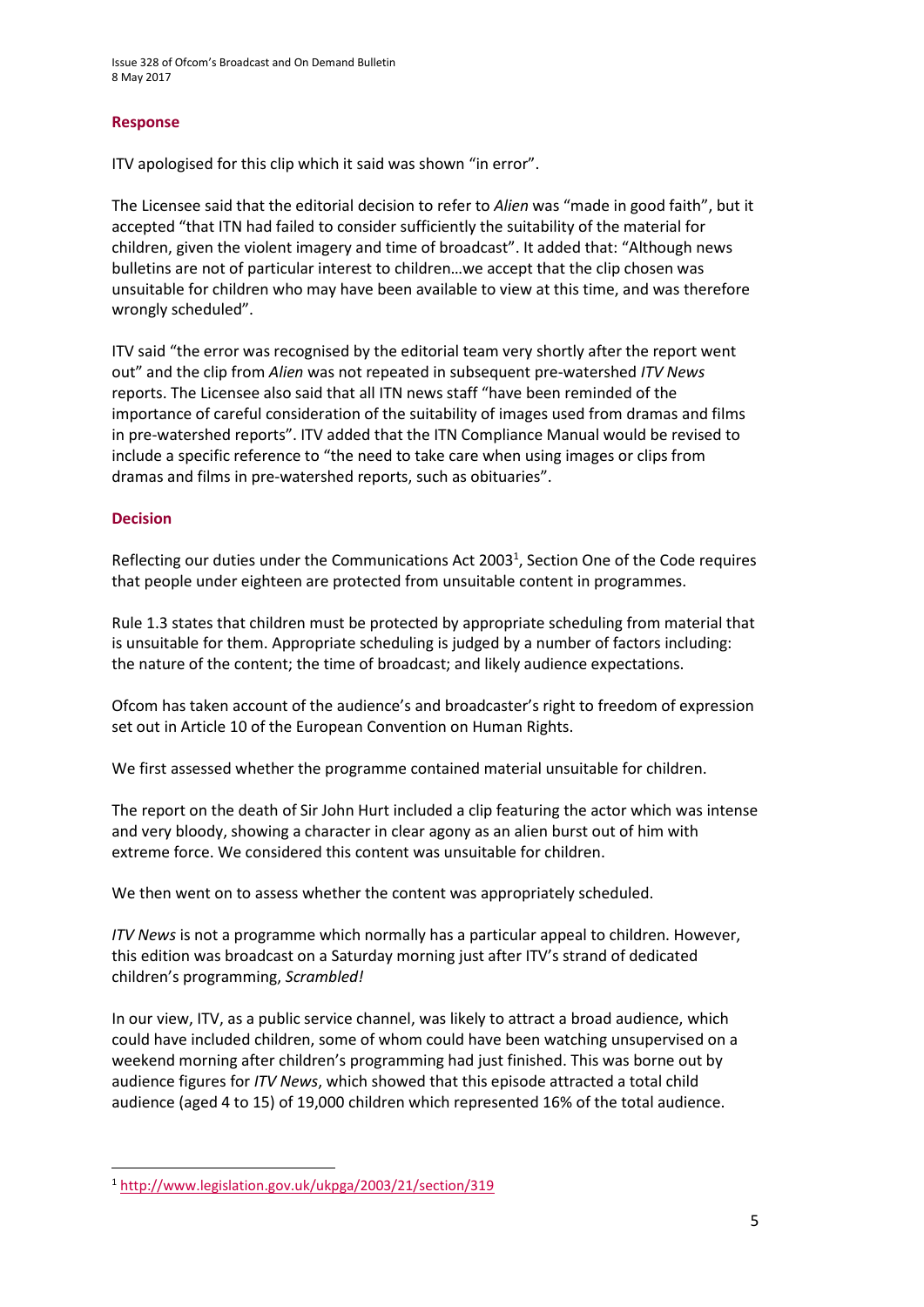Alien is a very well known science fiction horror film rated as a '15' certificate by the BBFC<sup>2</sup>, and the sequence shown – edited from the full scene – is notorious for the graphic and shocking way in which the character dies. The clip as broadcast, despite its relatively brief duration, contained strong and very bloody images, showing a character's agonising pain and ultimate death. Ofcom considered that parents and carers were unlikely to have expected material of this nature to be shown on ITV before the watershed and immediately after children's programming had finished.

Ofcom welcomes the admission by ITV that the clip should not have been broadcast, and that ITN removed this scene from subsequent reports on Sir John Hurt's death shown that day. We also took into account that ITV said that ITN had introduced further compliance measures to ensure only appropriate clips from films and dramas are shown in news programming.

Nevertheless, our Decision is that the material was not appropriately scheduled and breached Rule 1.3 of the Code.

**Breach of Rule 1.3** 

<sup>&</sup>lt;sup>2</sup> The British Board of Film Classification notes the 1979 film contains strong language, moderate violence and horror.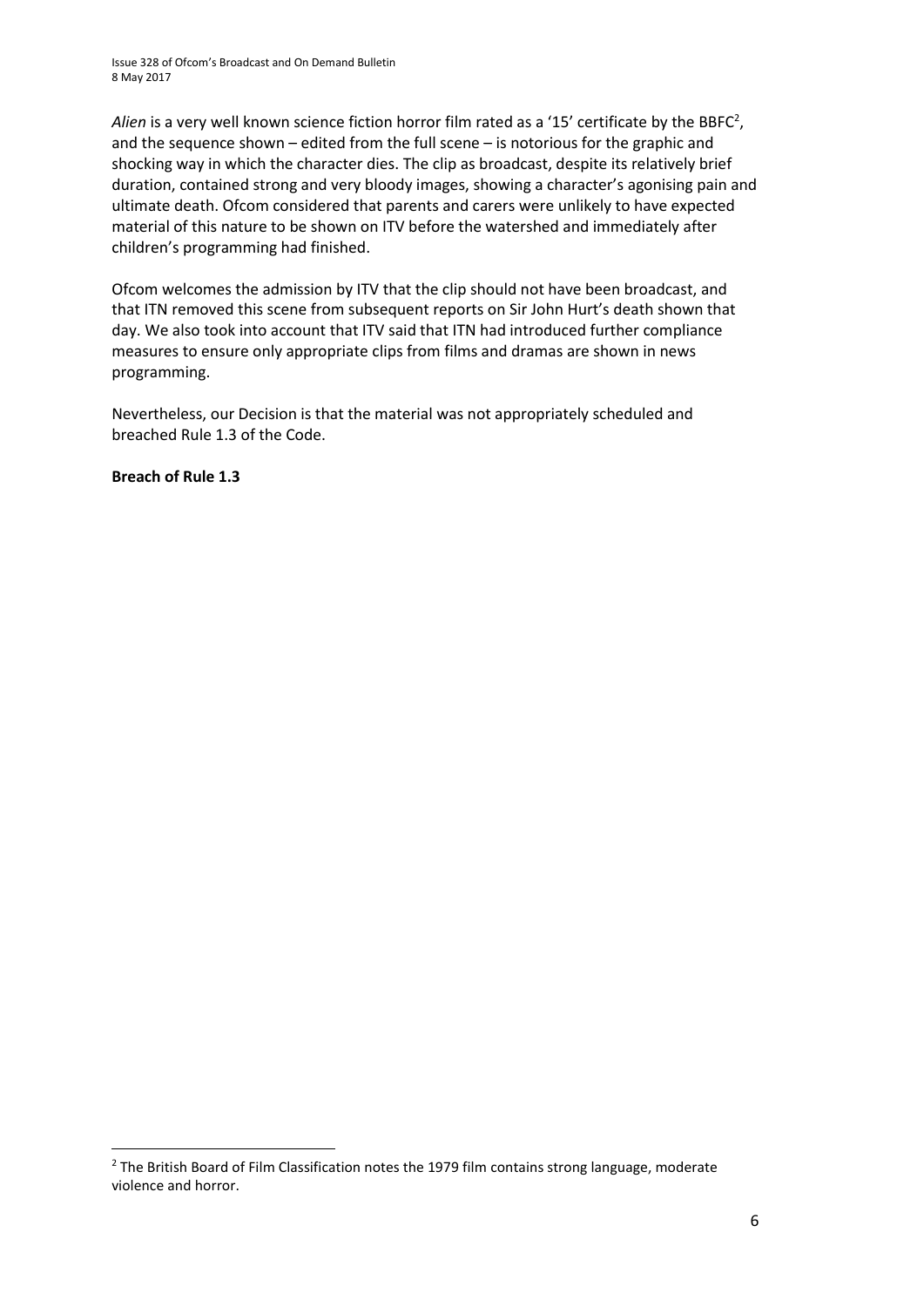### In Breach

### **Marche Bike Tour** *Bike, 6 February 2017, 16:00*

### **Introduction**

Bike is a specialist sport television channel broadcasting in the United Kingdom. The licence for the service is held by Bike Media UK Limited ("Bike Media" or "the Licensee").

*Marche Bike Tour* is a series which featured a presenter travelling through the Marche by bike, discovering its places, nature and art.

Ofcom received a complaint about one of the episodes. The music track "Cake by the Ocean" by DNCE was used between several sequences in the opening four minutes of the episode. It included six uses of the lyrics *"go fucking crazy".* 

We considered this language raised potential issues under the following Code rule:

Rule 1.14: "The most offensive language must not be broadcast before the watershed (in the case of television) […]".

We asked Bike Media for its comments, having shared a preliminary view that the programme had breached this rule.

#### **Response**

Bike Media agreed that there had been a code breach and said it was "wholeheartedly sorry". It said that it had not checked the lyrics of the music track and that this was a mistake. It immediately removed the programme from its schedules after Ofcom contacted it. It acknowledged a previous breach of the Code<sup>1</sup> and action at that time to address that mistake (additional training of its staff). It said that in response to the latest mistake it had revised its compliance procedure to cover the entire production cycle from concept/purchase to broadcast. This means that at least two people see the programme and a newly appointed compliance consultant sees all content. It added that after two months of monitoring this new procedure it was satisfied it was working. However, they would continue to develop it to maintain its effectiveness.

#### **Decision**

**.** 

Reflecting our duties under the Communications Act 2003<sup>2</sup>, Section One of the Code requires that people under eighteen are protected from unsuitable material in programmes.

 $1$  The previous breach is published in issue 304 of Ofcom's Broadcast and On Demand Bulletin: [https://www.ofcom.org.uk/\\_\\_data/assets/pdf\\_file/0035/49796/issue\\_304.pdf](https://www.ofcom.org.uk/__data/assets/pdf_file/0035/49796/issue_304.pdf)

<sup>2</sup> <http://www.legislation.gov.uk/ukpga/2003/21/section/319>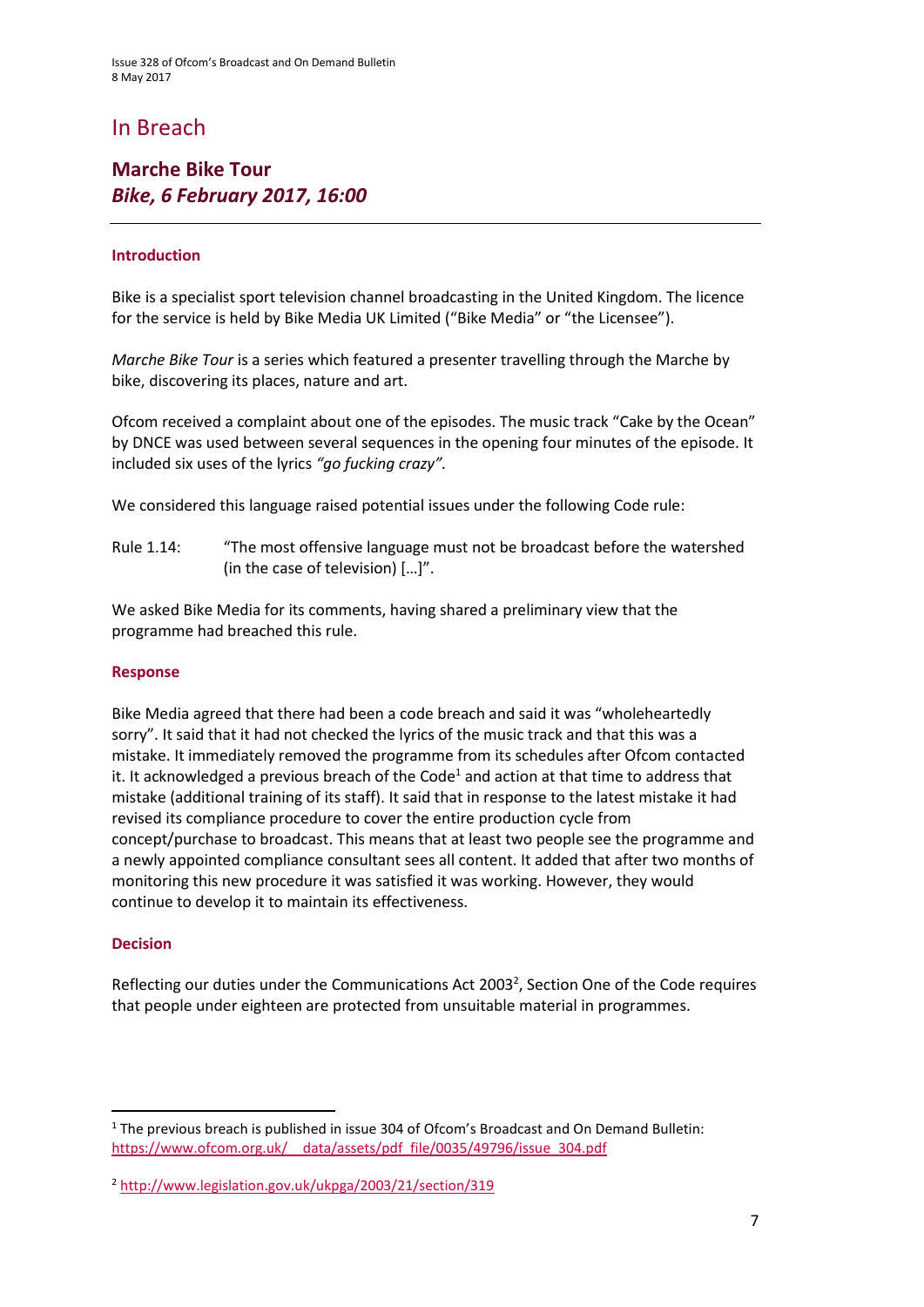Rule 1.14 states that the most offensive language must not be broadcast before the watershed. Ofcom research<sup>3</sup> on offensive language clearly states that the word "fuck" and variations of it are considered by audiences to be among the most offensive language.

The six uses of the word "fucking" just after 16:00 were a clear example of the most offensive language being broadcast before the watershed. The broadcast of this material was in breach of Rule 1.14.

Ofcom welcomed the fact that Bike Media had revised its compliance procedure, monitored its effectiveness and undertaken to maintain its effectiveness.

**Breach of Rule 1.14**

 $\overline{\phantom{a}}$ 

See also the main report: https://www.ofcom.org.uk/ data/assets/pdf\_file/0022/91624/OfcomOffensiveLanguage.pdf

<sup>&</sup>lt;sup>3</sup> Attitudes to potentially offensive language and gestures on TV and radio, September 2016. See page 6 of the Quick Reference Guide: [https://www.ofcom.org.uk/\\_\\_data/assets/pdf\\_file/0023/91625/OfcomQRG-AOC.pdf](https://www.ofcom.org.uk/__data/assets/pdf_file/0023/91625/OfcomQRG-AOC.pdf)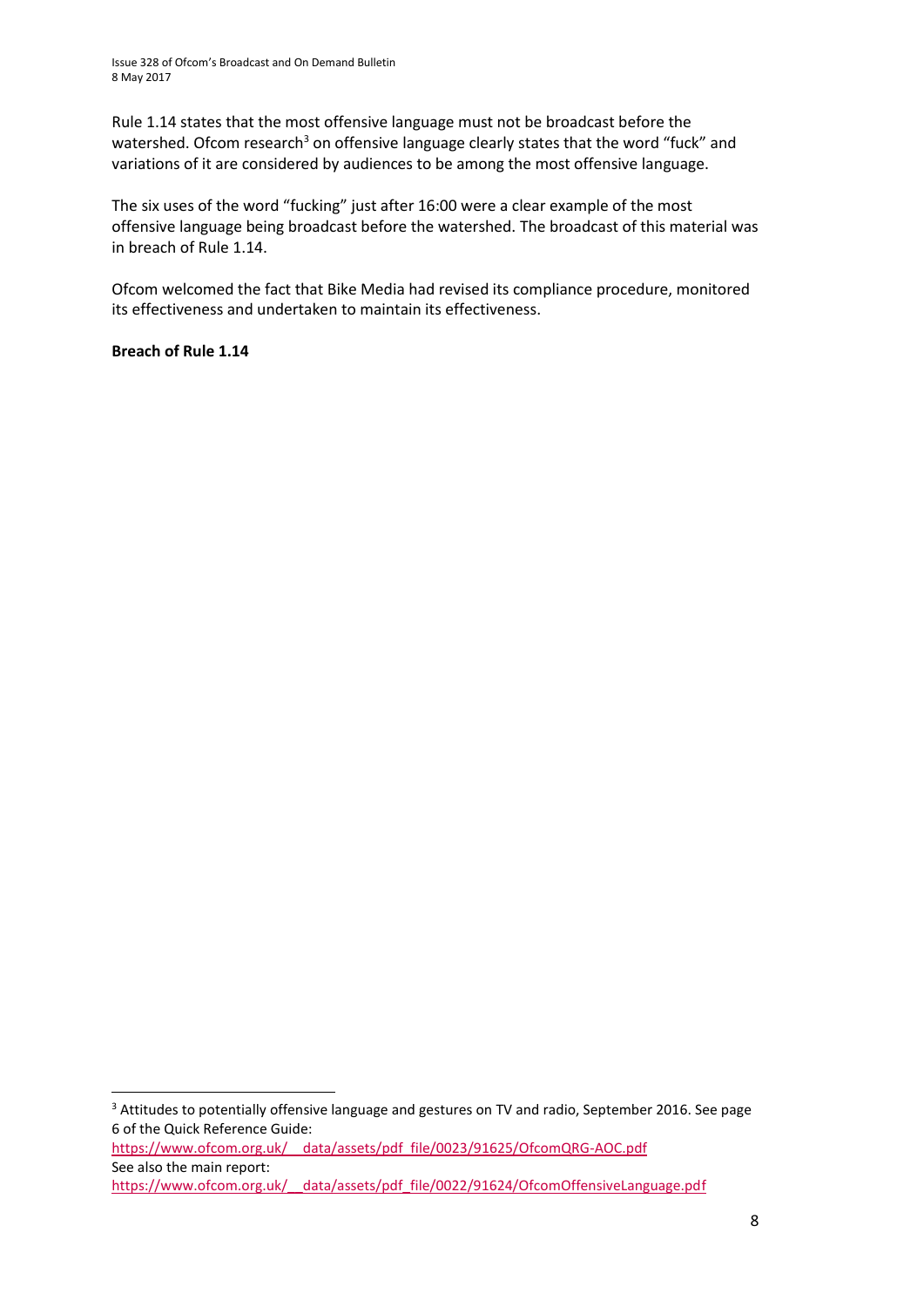### In Breach

### **Latin Hot** *Swindon 105.5, 7 January 2017, 18:00*

### **Introduction**

Swindon 105.5 is a community radio station licensed to provide a service for the residents of Swindon. The licence for this service is held by Community Radio Swindon Limited ("CRSL" or "the Licensee").

*Latin Hot* plays music for the local Hispanic community on Saturday evenings. A listener alerted Ofcom to offensive language in the music track *I'm A Freak* by Enrique Iglesias, broadcast at approximately 19:25. This song included the following lyric, *"I love the way she gets so physical, fucks like an animal"*.

Ofcom considered the material raised issues under Rules 1.14 and 2.3 of the Code:

- Rule 1.14: "The most offensive language must not be broadcast...when children are particularly likely to be listening (in the case of radio)".
- Rule 2.3: "In applying generally accepted standards broadcasters must ensure that material which may cause offence is justified by the context...".

Ofcom requested comments from the Licensee about how the content complied with these rules.

#### **Response**

CRSL said it was the station's policy that presenters should check any music they intend to play that does not come from the station's database. It added that "If a swearword is uttered for any reason, the presenter is to give a quick apology and move on", then alert the station management to the incident.

According to the Licensee, in this case the presenter played a track from a CD, "not contained in the station database", and had "listened to the track but believed the word to be 'funk'". It added that there was "no intention to include a swearword", and "an immediate apology would have been issued if realised at the time".

CRSL said that following this incident the presenter had received a "reminder session on music policy" and had been directed to check lyrics against internet listings. It added that the programme would also be moved to a later time and reduced to one hour. All presenters had also been reminded to follow the station's policy to check any music they intend to play that does not come from the station's database.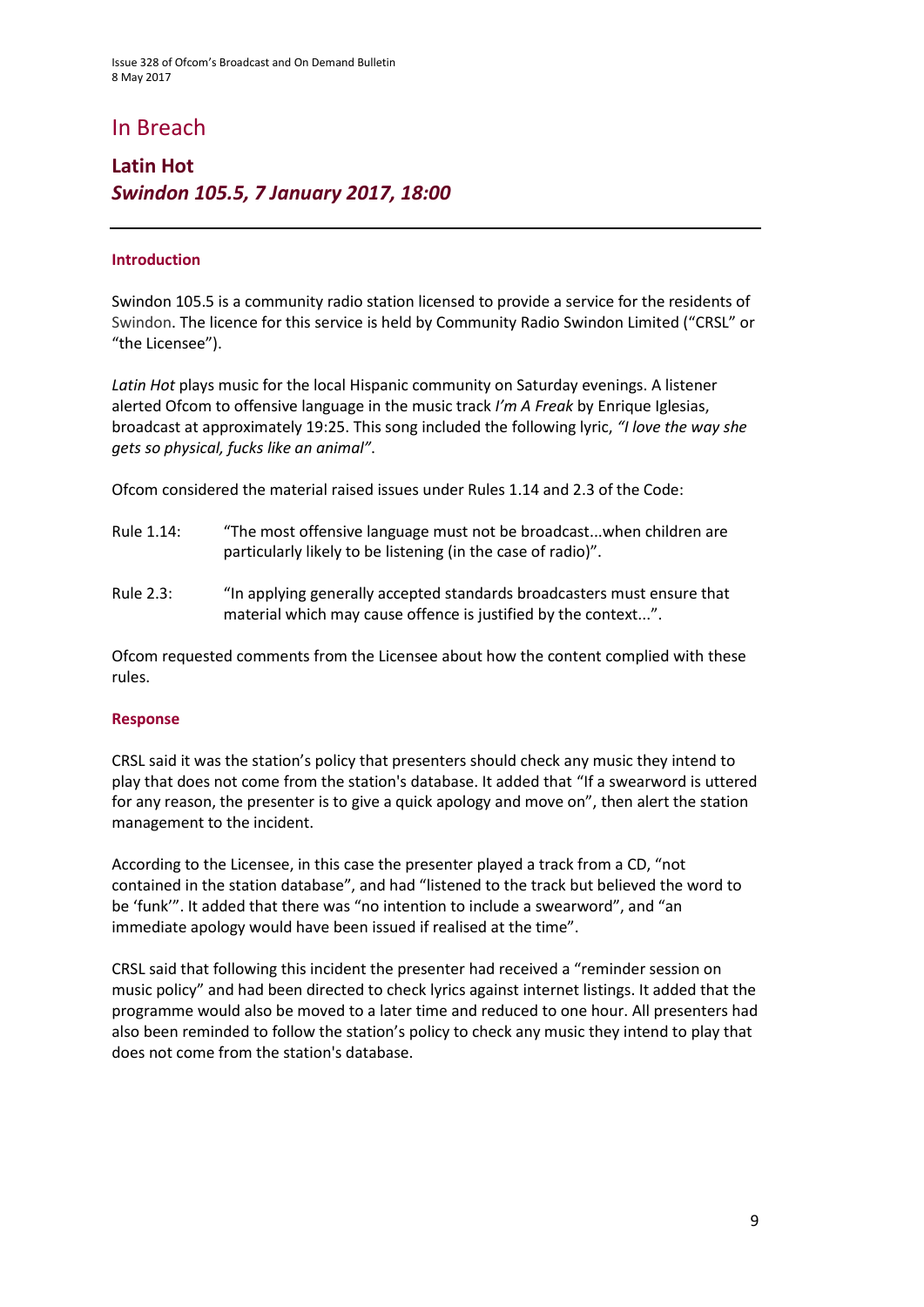### **Decision**

### Rule 1.14

Reflecting our duties under the Communications Act 2003<sup>1</sup>, Section One of the Code requires that people under eighteen are protected from unsuitable material in programmes.

Rule 1.14 states that the most offensive language must not be broadcast on radio when children are particularly likely to be listening.

Ofcom research on offensive language<sup>2</sup> indicates that the word "fuck" and other variations of it are considered by audiences to be among the most offensive language. Ofcom did not consider there was any ambiguity that the word, as broadcast, was "fucks".

The Code states that the phrase "when children are particularly likely to be listening" refers to "the school run and breakfast time, but might include other times". Ofcom's guidance on offensive language in radio<sup>3</sup> states that:

"For the purpose of determining when children are particularly likely to be listening, Ofcom will take account of all relevant information available to it. However, based on Ofcom's analysis of audience listening data, and previous Ofcom decisions, radio broadcasters should have particular regard to broadcasting content at the following times:

between 06:00 and 19:00 at weekends all year around…".

Ofcom acknowledged that the music track was broadcast at approximately 19:25, outside the period specified in our guidance, but we took into account that the programme in question started at 18:00. It was therefore particularly likely that children would still have been listening when the track was broadcast.

Ofcom's Decision is that there was a breach of Rule 1.14 of the Code.

### Rule 2.3

 $\overline{\phantom{a}}$ 

Reflecting our duties under the Communications Act 2003<sup>4</sup>, Section Two of the Code requires that "generally accepted standards" are applied to provide adequate protection for members of the public from the inclusion of offensive and harmful material in programmes.

<sup>2</sup> Attitudes to potentially offensive language and gestures on TV and radio, September 2016. See page 6 of the Quick Reference Guide:

[https://www.ofcom.org.uk/\\_\\_data/assets/pdf\\_file/0023/91625/OfcomQRG-AOC.pdf](https://www.ofcom.org.uk/__data/assets/pdf_file/0023/91625/OfcomQRG-AOC.pdf) See also the main report:

[https://www.ofcom.org.uk/\\_\\_data/assets/pdf\\_file/0022/91624/OfcomOffensiveLanguage.pdf](https://www.ofcom.org.uk/__data/assets/pdf_file/0022/91624/OfcomOffensiveLanguage.pdf)

<sup>3</sup> Ofcom Guidance, Offensive language on radio, December 2011 [\(http://stakeholders.ofcom.org.uk/binaries/broadcast/guidance/831193/offensive-language.pdf\)](http://stakeholders.ofcom.org.uk/binaries/broadcast/guidance/831193/offensive-language.pdf)

<sup>4</sup> <http://www.legislation.gov.uk/ukpga/2003/21/section/319>

<sup>1</sup> <http://www.legislation.gov.uk/ukpga/2003/21/section/319>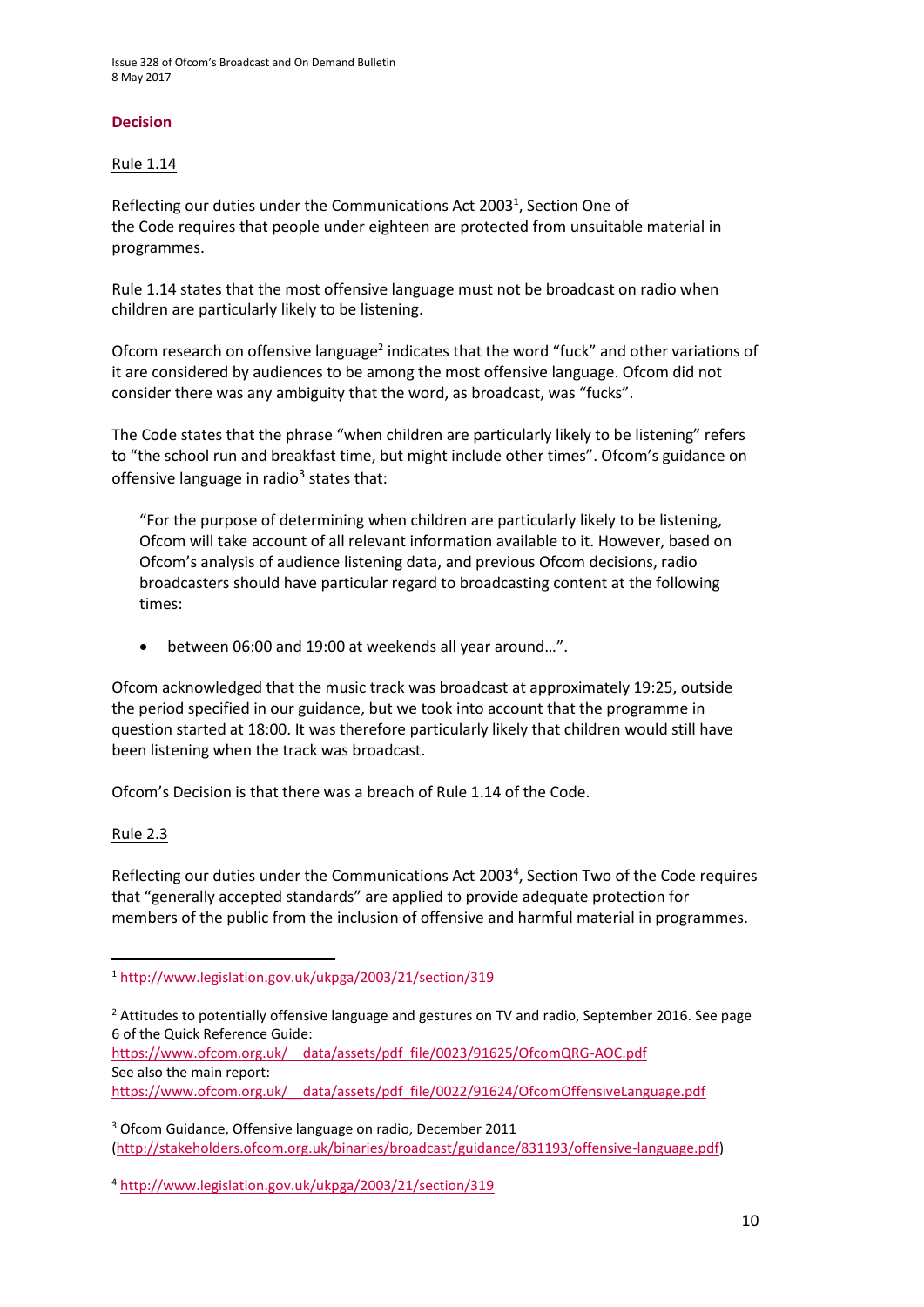Rule 2.3 requires broadcasters to ensure that the broadcast of potentially offensive material is justified by the context. Context includes for example: the editorial content of the programme, the service on which it is broadcast, the time of broadcast and the likely size and composition of the potential audience and the likely expectation of the audience.

As stated above, Ofcom's research on offensive language indicates that the word "fuck" is considered by audiences to be among the most offensive language. The use of the word in this case clearly had the potential to cause offence to the audience.

Ofcom therefore considered whether the content was justified by the context.

Our guidance on offensive language in radio states (regarding Rule 2.3) that: "In reaching any decision about compliance with the Code, Ofcom will take into account the likely audience expectations of a particular radio station at the time of broadcast."

In our view, the majority of listeners to a community radio station playing a broad range of music and speech at this time do not expect programmes to contain the most offensive language. As a result, we considered the broadcast of this language was not justified by the context.

Ofcom's Decision is that the broadcast was in breach of Rule 2.3 of the Code.

### **Breaches of Rules 1.14 and 2.3**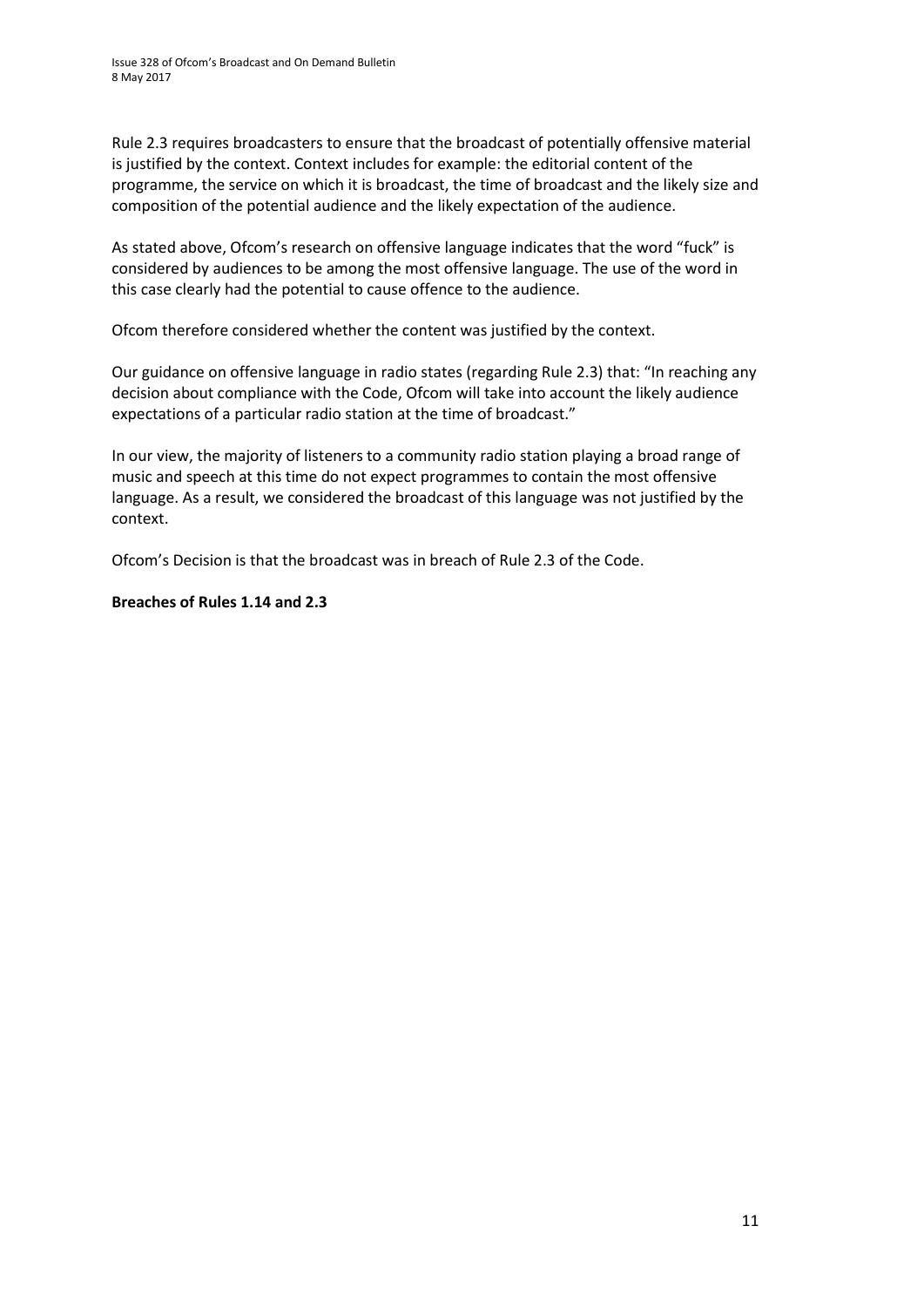### Resolved

### **Broadcast competition** *Free Radio (Birmingham), 3 February 2017, 06:00*

### **Introduction**

Free Radio (Birmingham) is a local radio station serving the Birmingham area which is owned and operated by Bauer Radio ("Bauer" or "the Licensee").

During the programme *Breakfast with Dan and Naomi* on 3 February 2017, Free Radio (Birmingham) broadcast several invitations to listeners to enter a competition to win £2,000. Listeners could enter either by premium rate ("PRS") text message costing £1.50 plus the users' standard network rate, or online. On each occasion, listeners were advised that the competition closed at 10:00 on the same day.

Ofcom received a complaint from a listener who attempted to enter the competition via text message at approximately 09:10 but on doing so, received a reply advising them that the competition had closed.

Ofcom considered this raised issues under Rule 2.14 of the Code, which states:

"Broadcasters must ensure that listeners are not materially misled about any broadcast competition".

We asked the Licensee for its comments about how the competition complied with this rule.

#### **Response**

Bauer said that "due to a human error in the technical setup of the competition", the competition had been scheduled to close at 09:00 instead of 10:00, as announced during this programme. It added that this was brought to the radio station's attention at 09:18, and the competition was reopened at 09:21. A text message explaining the problem was sent to the 1,317 entrants who had been affected by the error.

The Licensee confirmed that no affected entrant would have been charged the premium rate entry cost but may still have incurred their standard network rate for delivery of the entry. It said it had therefore sent a further text message to all entrants that contained instructions about how to claim a refund for this charge.

Bauer added that following this incident, it updated its procedures to ensure that the standard network charge for failed entries would always be reimbursed where the failure was due to an error on its part.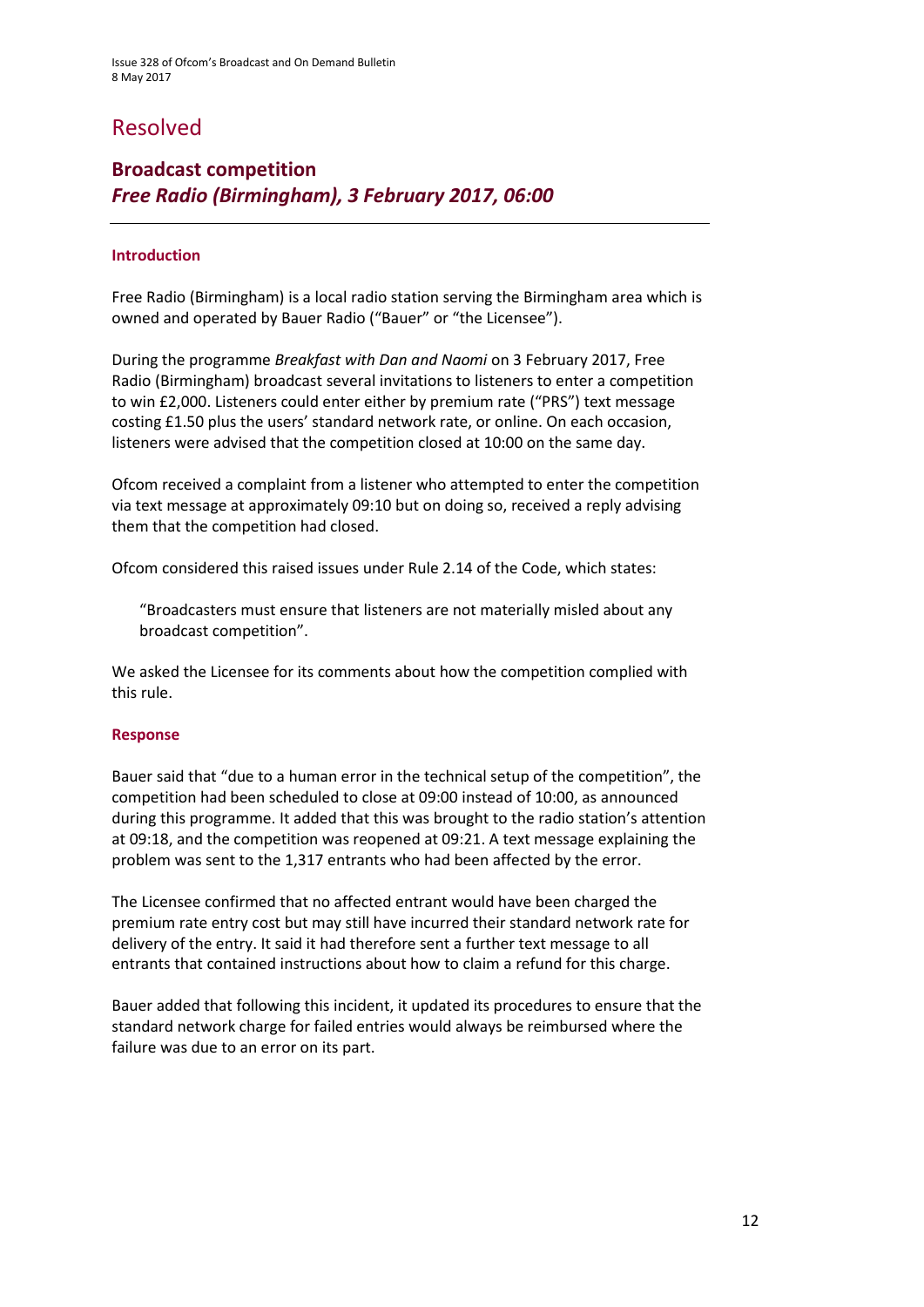### **Decision**

Reflecting our duties under the Communications Act 2003<sup>1</sup>, Section Two of the Code requires that broadcasters provide adequate protection to viewers and listeners from harmful material in programmes.

Rule 2.14 requires broadcasters to ensure that viewers and listeners are not materially misled about any broadcast competition.

In this case, a human error resulted in a competition closing one hour before the time stipulated on air to enter it. Listeners who had responded to the invitation to enter via text message during a period of 21 minutes would have been unable to do so but would still have been charged their standard network rate.

Ofcom took into account: the swift action taken by the Licensee to reopen the competition once it had become aware of the incident; the process it put in place to ensure those affected were offered a refund; and the additional measures it had instigated to offer refunds in case of any recurrence.

Taking the above factors into account, Ofcom considers the matter resolved.

#### **Resolved**

**<sup>.</sup>** <sup>1</sup> <http://www.legislation.gov.uk/ukpga/2003/21/section/319>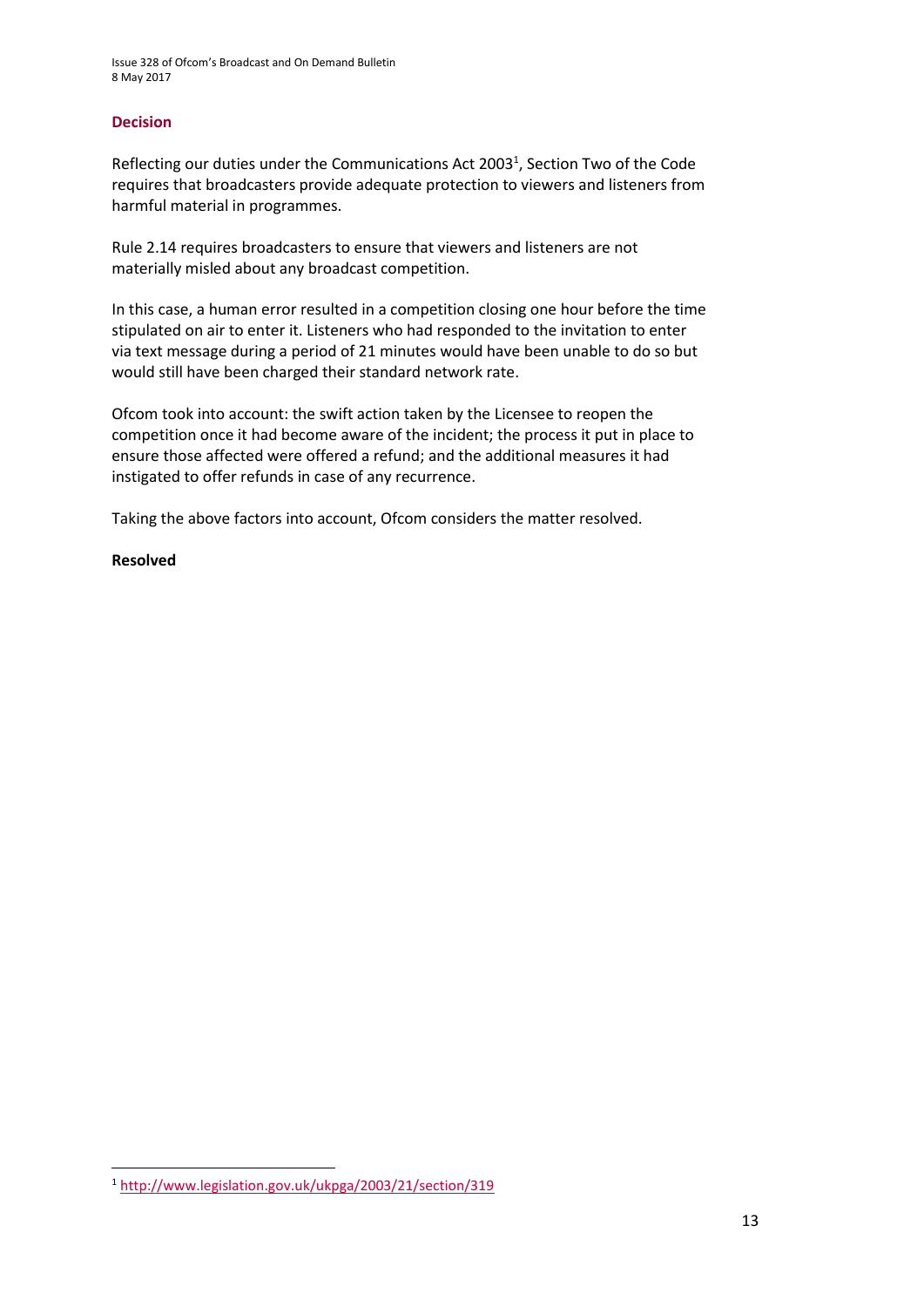# **Complaints assessed, not investigated**

Here are alphabetical lists of complaints that, after careful assessment, Ofcom has decided not to pursue between 18 April and 1 May 2017 because they did not raise issues warranting investigation<sup>1</sup>.

### **Complaints assessed under the Procedures for investigating breaches of content standards for television and radio**

For more information about how Ofcom assesses complaints about content standards on television and radio programmes, go to:

https://www.ofcom.org.uk/ data/assets/pdf file/0020/55109/breaches-content[standards.pdf](https://www.ofcom.org.uk/__data/assets/pdf_file/0020/55109/breaches-content-standards.pdf)

| Programme                                                                 | <b>Service</b>                 | <b>Transmission Date</b> | <b>Categories</b>                           | <b>Number of</b><br>complaints |
|---------------------------------------------------------------------------|--------------------------------|--------------------------|---------------------------------------------|--------------------------------|
| <b>BBC News</b>                                                           | BBC <sub>1</sub>               | 22/03/2017               | Generally accepted<br>standards             | $\mathbf{1}$                   |
| Money For<br>Nothing                                                      | BBC <sub>1</sub>               | 18/04/2017               | Other                                       | $\mathbf{1}$                   |
| Panorama                                                                  | BBC <sub>1</sub>               | 27/03/2017               | Violence                                    | $\mathbf{1}$                   |
| Taboo                                                                     | BBC <sub>1</sub>               | 25/02/2017               | Religious/Beliefs<br>discrimination/offence | $\mathbf{1}$                   |
| Look East                                                                 | <b>BBC 1 North East</b>        | 22/03/2017               | Generally accepted<br>standards             | $\mathbf{1}$                   |
| Eggheads                                                                  | BBC <sub>2</sub>               | 12/04/2017               | Other                                       | $\mathbf{1}$                   |
| Newsnight                                                                 | BBC <sub>2</sub>               | 30/03/2017               | Race<br>discrimination/offence              | $\mathbf{1}$                   |
| Jeremy Vine                                                               | <b>BBC Radio 2</b>             | 24/03/2017               | Disability<br>discrimination/offence        | $\mathbf{1}$                   |
| Meet David<br>Sedaris                                                     | <b>BBC Radio 4</b>             | 30/03/2017               | Scheduling                                  | $\mathbf{1}$                   |
| Mike Sweeney                                                              | <b>BBC Radio</b><br>Manchester | 28/03/2017               | Generally accepted<br>standards             | $\mathbf{1}$                   |
| The Stephen Nolan<br>Show                                                 | <b>BBC Radio Ulster</b>        | 21/03/2017               | Generally accepted<br>standards             | $\overline{2}$                 |
| <b>Friday Night Blast</b>                                                 | Blast 106 (Belfast)            | 17/03/2017               | Offensive language                          | $\mathbf{1}$                   |
| Swamp People<br>(trailer)                                                 | Blaze                          | 21/04/2017               | Animal welfare                              | $\mathbf{1}$                   |
| <b>Scottish Premier</b><br>League Football:<br>Inverness CT v<br>Rangers. | BT Sport 1                     | 24/02/2017               | Race<br>discrimination/offence              | $\mathbf{1}$                   |
| Capital Breakfast                                                         | Capital FM                     | 25/04/2017               | Offensive language                          | $\mathbf{1}$                   |

<sup>&</sup>lt;sup>1</sup> A new BBC Royal Charter and Agreement was published in December 2016, which made Ofcom, not the BBC Trust, the independent regulator of the BBC. On 29 March 2017, Ofcom published new procedures for handling complaints and investigations about BBC programmes. At the same time, Ofcom also published new procedures for handling complaints and investigations about all other broadcasters and on demand service providers. The complaints in the tables on this page were considered under the set of procedures which were in force at the time of receipt.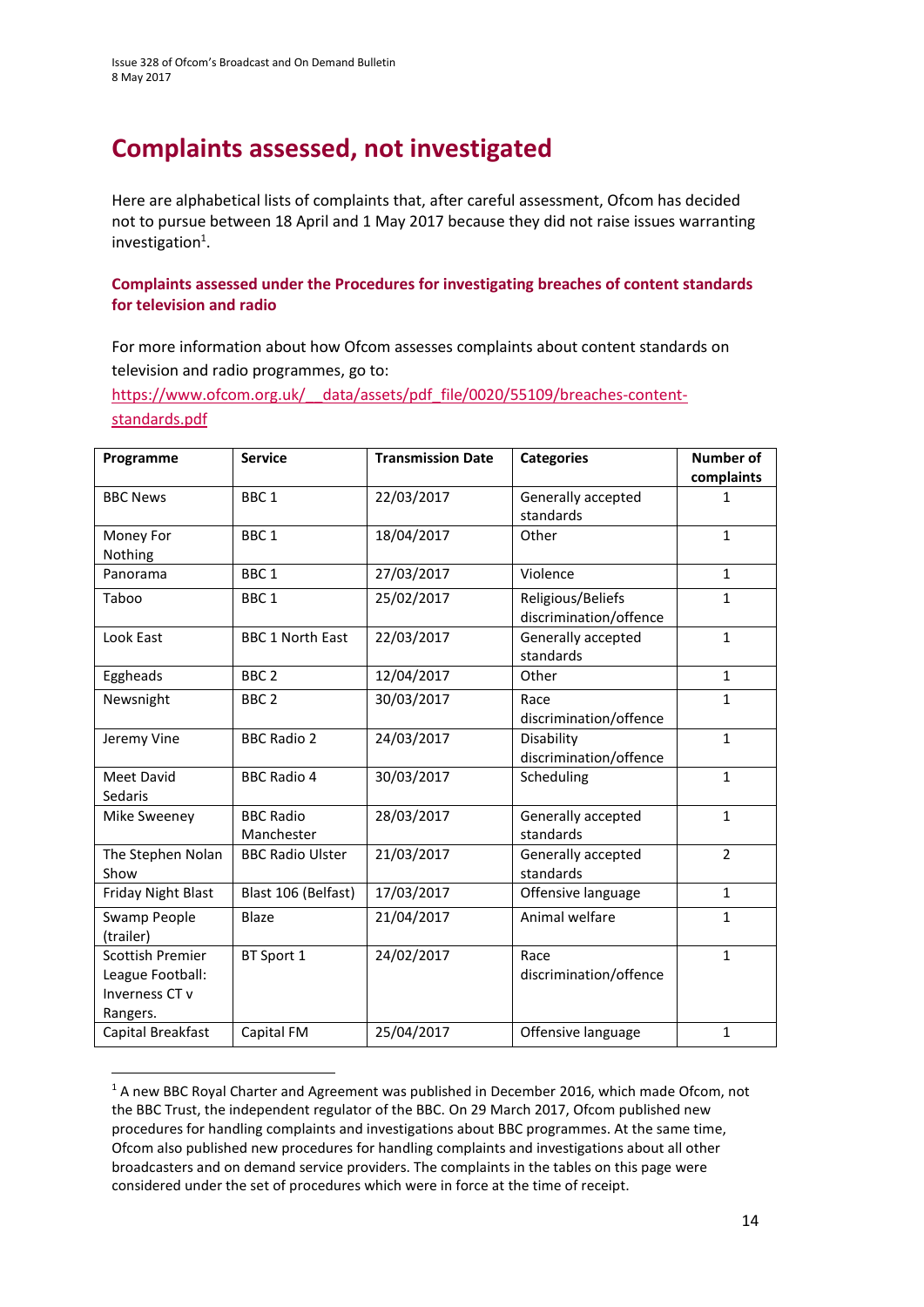| Programme                                               | <b>Service</b>                           | <b>Transmission Date</b> | <b>Categories</b>                           | Number of<br>complaints |
|---------------------------------------------------------|------------------------------------------|--------------------------|---------------------------------------------|-------------------------|
| Capital Breakfast                                       | Capital FM                               | 27/04/2017               | Offensive language                          | $\mathbf{1}$            |
| Programming                                             | Capital Radio<br>(North East<br>England) | 11/04/2017               | Race<br>discrimination/offence              | 2                       |
| Channel 4 News                                          | Channel 4                                | 20/02/2017               | Generally accepted<br>standards             | $\mathbf{1}$            |
| Channel 4 News                                          | Channel 4                                | 13/03/2017               | Due accuracy                                | $\mathbf{1}$            |
| Channel 4 News                                          | Channel 4                                | 03/04/2017               | Crime and disorder                          | $\mathbf{1}$            |
| Channel 4 News                                          | Channel 4                                | 18/04/2017               | Religious/Beliefs<br>discrimination/offence | $\mathbf{1}$            |
| Channel 4 News                                          | Channel 4                                | 19/04/2017               | Due impartiality/bias                       | $\mathbf{1}$            |
| <b>Channel 4 News</b>                                   | Channel 4                                | 27/04/2017               | Due accuracy                                | 1                       |
| Gogglebox                                               | Channel 4                                | 14/04/2017               | Sexual material                             | $\mathbf{1}$            |
| Gogglebox (trailer)                                     | Channel 4                                | 20/04/2017               | Disability<br>discrimination/offence        | $\mathbf{1}$            |
| Hollyoaks                                               | Channel 4                                | 31/03/2017               | Harm                                        | $\mathbf{1}$            |
| Locked Up (trailer)                                     | Channel 4                                | 24/04/2017               | Scheduling                                  | 1                       |
| Mitsubishi's<br>sponsorship of<br>documentaries on<br>4 | Channel 4                                | 13/04/2017               | Sponsorship credits                         | $\mathbf{1}$            |
| Obsessive<br>Compulsive<br>Cleaners                     | Channel 4                                | 18/04/2017               | Disability<br>discrimination/offence        | $\mathbf{1}$            |
| Party Election<br>Broadcast by the<br>Labour Party      | Channel 4                                | 21/04/2017               | Generally accepted<br>standards             | $\mathbf{1}$            |
| The Imitation<br>Game                                   | Channel 4                                | 15/04/2017               | Other                                       | $\mathbf{1}$            |
| The Last Leg                                            | Channel 4                                | 14/04/2017               | Due impartiality/bias                       | $\mathbf{1}$            |
| The Last Leg                                            | Channel 4                                | 14/04/2017               | Offensive language                          | 5                       |
| The Last Leg                                            | Channel 4                                | 21/04/2017               | Generally accepted<br>standards             | 1                       |
| <b>Western Flag</b><br>(trailer)                        | Channel 4                                | 23/04/2017               | Generally accepted<br>standards             | $\mathbf{1}$            |
| Mrs Caldicot's<br>Cabbage War                           | Channel 5                                | 17/04/2017               | Offensive language                          | $\mathbf{1}$            |
| <b>Naughty Cats</b><br>Make You Laugh<br>Out Loud       | Channel 5                                | 16/04/2017               | Generally accepted<br>standards             | $\overline{2}$          |
| Paw Patrol                                              | Channel 5                                | 14/04/2017               | Animal welfare                              | $\mathbf{1}$            |
| Police Interceptors                                     | Channel 5                                | 24/04/2017               | Offensive language                          | $\mathbf{1}$            |
| Spectacular Spain<br>with Alex Polizzi                  | Channel 5                                | 14/04/2017               | Generally accepted<br>standards             | $\mathbf{1}$            |
| Spectacular Spain<br>with Alex Polizzi                  | Channel 5                                | 21/04/2017               | Animal welfare                              | $\mathbf{1}$            |
| Spectacular Spain<br>with Alex Polizzi<br>(trailer)     | Channel 5                                | 06/04/2017               | Generally accepted<br>standards             | $\mathbf{1}$            |
| The Last Days of<br>Jesus                               | Channel 5                                | 14/04/2017               | Religious/Beliefs<br>discrimination/offence | 3                       |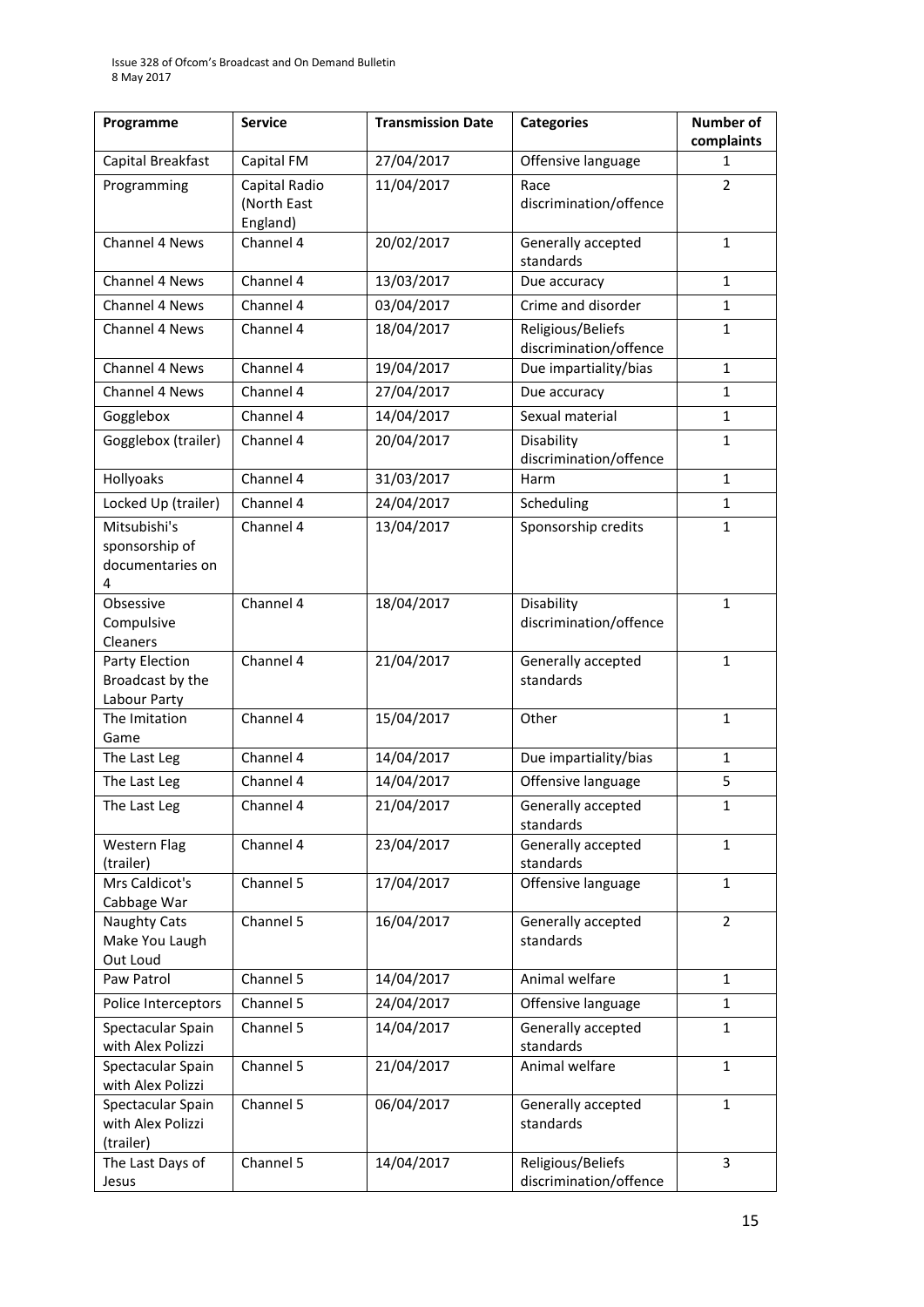| Programme                                           | <b>Service</b>           | <b>Transmission Date</b> | <b>Categories</b>                           | Number of<br>complaints |
|-----------------------------------------------------|--------------------------|--------------------------|---------------------------------------------|-------------------------|
| The Prince Story                                    | Channel 5                | 16/04/2017               | Materially misleading                       | 1                       |
| The Wright Stuff                                    | Channel 5                | 19/04/2017               | Due impartiality/bias                       | 2                       |
| The Wright Stuff                                    | Channel 5                | 20/04/2017               | Generally accepted<br>standards             | 4                       |
| The Wright Stuff                                    | Channel 5                | 21/04/2017               | Age<br>discrimination/offence               | 2                       |
| The Wright Stuff                                    | Channel 5                | 21/04/2017               | Due impartiality/bias                       | $\mathbf{1}$            |
| Superscoreboard                                     | Clyde 1                  | 24/04/2017               | Race<br>discrimination/offence              | $\mathbf{1}$            |
| Monkeys Make<br>You Lol                             | <b>Comedy Central</b>    | 18/04/2017               | Animal welfare                              | $\mathbf{1}$            |
| Transformers:<br>Revenge of the<br>Fallen (trailer) | <b>Comedy Central</b>    | 30/03/2017               | Religious/Beliefs<br>discrimination/offence | $\mathbf{1}$            |
| Transformers:<br>Revenge of the<br>Fallen (trailer) | <b>Comedy Central</b>    | 31/03/2017               | Religious/Beliefs<br>discrimination/offence | $\mathbf{1}$            |
| Transformers:<br>Revenge of the<br>Fallen (trailer) | <b>Comedy Central</b>    | 01/04/2017               | Religious/Beliefs<br>discrimination/offence | 3                       |
| Transformers:<br>Revenge of the<br>Fallen (trailer) | <b>Comedy Central</b>    | 02/04/2017               | Religious/Beliefs<br>discrimination/offence | $\overline{2}$          |
| Transformers:<br>Revenge of the<br>Fallen (trailer) | <b>Comedy Central</b>    | 05/04/2017               | Religious/Beliefs<br>discrimination/offence | $\mathbf{1}$            |
| Gavin and Stacey                                    | Dave                     | 23/04/2017               | Scheduling                                  | $\mathbf{1}$            |
| <b>Bates Hotel</b><br>(trailer)                     | E!                       | 03/04/2017               | Scheduling                                  | $\mathbf{1}$            |
| E-Stings                                            | E4                       | 26/04/2017               | Scheduling                                  | $\mathbf{1}$            |
| Made in Chelsea                                     | E4                       | 17/04/2017               | Offensive language                          | $\mathbf{1}$            |
| The 100 $/$<br>Supernatural<br>(trailer)            | E4                       | 18/04/2017               | Offensive language                          | $\mathbf{1}$            |
| Advertisements                                      | Food Network UK          | 10/03/2017               | Advertising minutage                        | $\mathbf{1}$            |
| The O'Reilly Factor                                 | Fox News                 | 24/03/2017               | Due impartiality/bias                       | $\mathbf{1}$            |
| Breakfast with Sam<br>and Amy                       | Gem 106                  | 10/04/2017               | Materially misleading                       | 1                       |
| Programming                                         | Global Radio<br>stations | 20/04/2017               | Commercial<br>communications on<br>radio    | $\mathbf{1}$            |
| Ace Ventura: Pet<br>Detective                       | Gold                     | 14/04/2017               | Scheduling                                  | $\mathbf{1}$            |
| Rachel's Yoghurt's<br>sponsorship of<br>Masterchef  | Good Food                | 09/03/2017               | Sponsorship credits                         | $\mathbf{1}$            |
| Ant and Dec's<br>Saturday Night<br>Takeaway         | <b>ITV</b>               | 01/04/2017               | Generally accepted<br>standards             | 10                      |
| <b>Bigheads</b>                                     | <b>ITV</b>               | 23/04/2017               | Religious/Beliefs<br>discrimination/offence | $\mathbf{1}$            |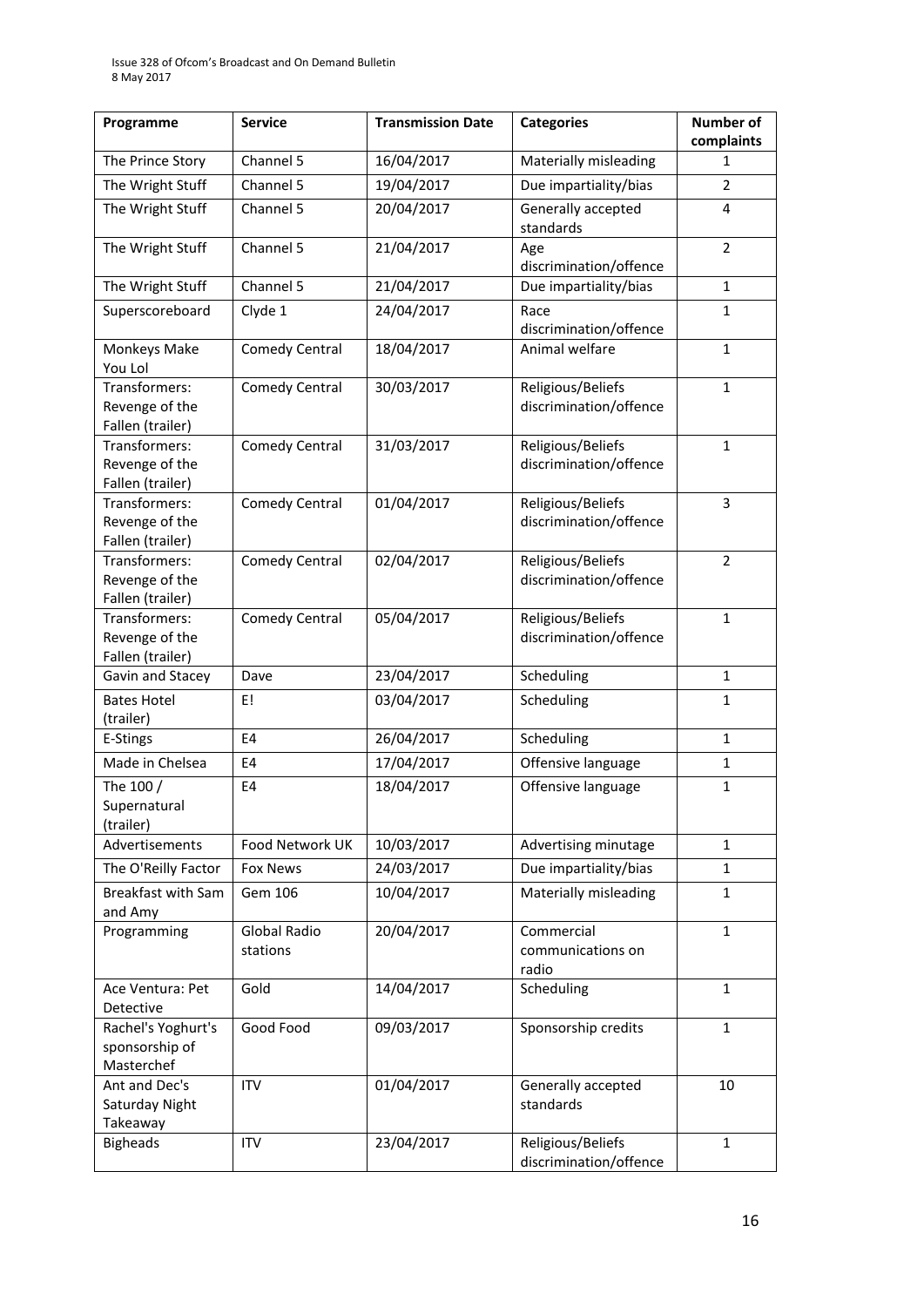| Programme                                                     | <b>Service</b> | <b>Transmission Date</b> | <b>Categories</b>                            | <b>Number of</b><br>complaints |
|---------------------------------------------------------------|----------------|--------------------------|----------------------------------------------|--------------------------------|
| <b>Britain's Got Talent</b>                                   | <b>ITV</b>     | 15/04/2017               | Animal welfare                               | 2                              |
| <b>Britain's Got Talent</b><br>(trailer)                      | <b>ITV</b>     | 14/04/2017               | Materially misleading                        | $\mathbf{1}$                   |
| <b>Broadchurch</b>                                            | <b>ITV</b>     | 17/04/2017               | Other                                        | $\mathbf{1}$                   |
| <b>Coronation Street</b>                                      | <b>ITV</b>     | 27/03/2017               | Generally accepted<br>standards              | 4                              |
| <b>Coronation Street</b>                                      | <b>ITV</b>     | 14/04/2017               | Scheduling                                   | $\mathbf{1}$                   |
| <b>Coronation Street</b>                                      | <b>ITV</b>     | 17/04/2017               | Religious/Beliefs<br>discrimination/offence  | 1                              |
| <b>Coronation Street</b>                                      | <b>ITV</b>     | 19/04/2017               | Animal welfare                               | $\mathbf{1}$                   |
| <b>Coronation Street</b>                                      | <b>ITV</b>     | 19/04/2017               | Sexual material                              | $\mathbf{1}$                   |
| Don't Ask Me, Ask<br><b>Britain</b>                           | <b>ITV</b>     | 18/04/2017               | Generally accepted<br>standards              | 4                              |
| Don't Ask Me, Ask<br>Britain (trailer)                        | <b>ITV</b>     | 07/04/2017               | Gender<br>discrimination/offence             | $\mathbf{1}$                   |
| Don't Ask Me, Ask                                             | <b>ITV</b>     | 14/04/2017               | Gender                                       | $\mathbf{1}$                   |
| Britain (trailer)                                             |                |                          | discrimination/offence                       |                                |
| Emmerdale                                                     | <b>ITV</b>     | 12/04/2017               | Generally accepted<br>standards              | $\mathbf{1}$                   |
| Emmerdale                                                     | <b>ITV</b>     | 13/04/2017               | Generally accepted<br>standards              | $\mathbf{1}$                   |
| Emmerdale                                                     | <b>ITV</b>     | 18/04/2017               | Animal welfare                               | $\mathbf{1}$                   |
| Emmerdale                                                     | <b>ITV</b>     | 18/04/2017               | Sexual material                              | 2                              |
| <b>Good Morning</b><br><b>Britain</b>                         | <b>ITV</b>     | 03/04/2017               | Gender<br>discrimination/offence             | $\mathbf{1}$                   |
| <b>Good Morning</b><br><b>Britain</b>                         | <b>ITV</b>     | 19/04/2017               | Due impartiality/bias                        | $\mathbf{1}$                   |
| <b>Good Morning</b><br><b>Britain</b>                         | <b>ITV</b>     | 27/04/2017               | Generally accepted<br>standards              | $\mathbf{1}$                   |
| I'm a Celebrity<br>Get Me Out of<br>Here!                     | <b>ITV</b>     | n/a                      | Religious/Beliefs<br>discrimination/offence  | $\mathbf{1}$                   |
| <b>ITV News</b>                                               | <b>ITV</b>     | 16/03/2017               | Due accuracy                                 | $\mathbf{1}$                   |
| ITV News at Ten                                               | <b>ITV</b>     | 25/04/2017               | Due accuracy                                 | $\mathbf{1}$                   |
| Loose Women                                                   | <b>ITV</b>     | 28/03/2017               | Generally accepted<br>standards              | 1                              |
| Loose Women                                                   | <b>ITV</b>     | 14/04/2017               | Animal welfare                               | $\mathbf{1}$                   |
| Loose Women                                                   | <b>ITV</b>     | 14/04/2017               | Religious/Beliefs<br>discrimination/offence  | $\mathbf{1}$                   |
| Party Election<br>Broadcast by the<br>Labour Party            | <b>ITV</b>     | 21/04/2017               | Generally accepted<br>standards              | 14                             |
| <b>Patient Claim</b><br>Line's sponsorship<br>of Judge Rinder | <b>ITV</b>     | 25/04/2017               | Sponsorship credits                          | $\mathbf{1}$                   |
| Play to the Whistle                                           | <b>ITV</b>     | 31/03/2017               | Generally accepted<br>standards              | $\mathbf{1}$                   |
| Take Me Out                                                   | <b>ITV</b>     | 22/04/2017               | Scheduling                                   | $\mathbf{1}$                   |
| Take Me Out                                                   | <b>ITV</b>     | 22/04/2017               | Sexual orientation<br>discrimination/offence | $\mathbf{1}$                   |
| The Chase                                                     | ITV            | 13/04/2017               | Competitions                                 | $\mathbf{1}$                   |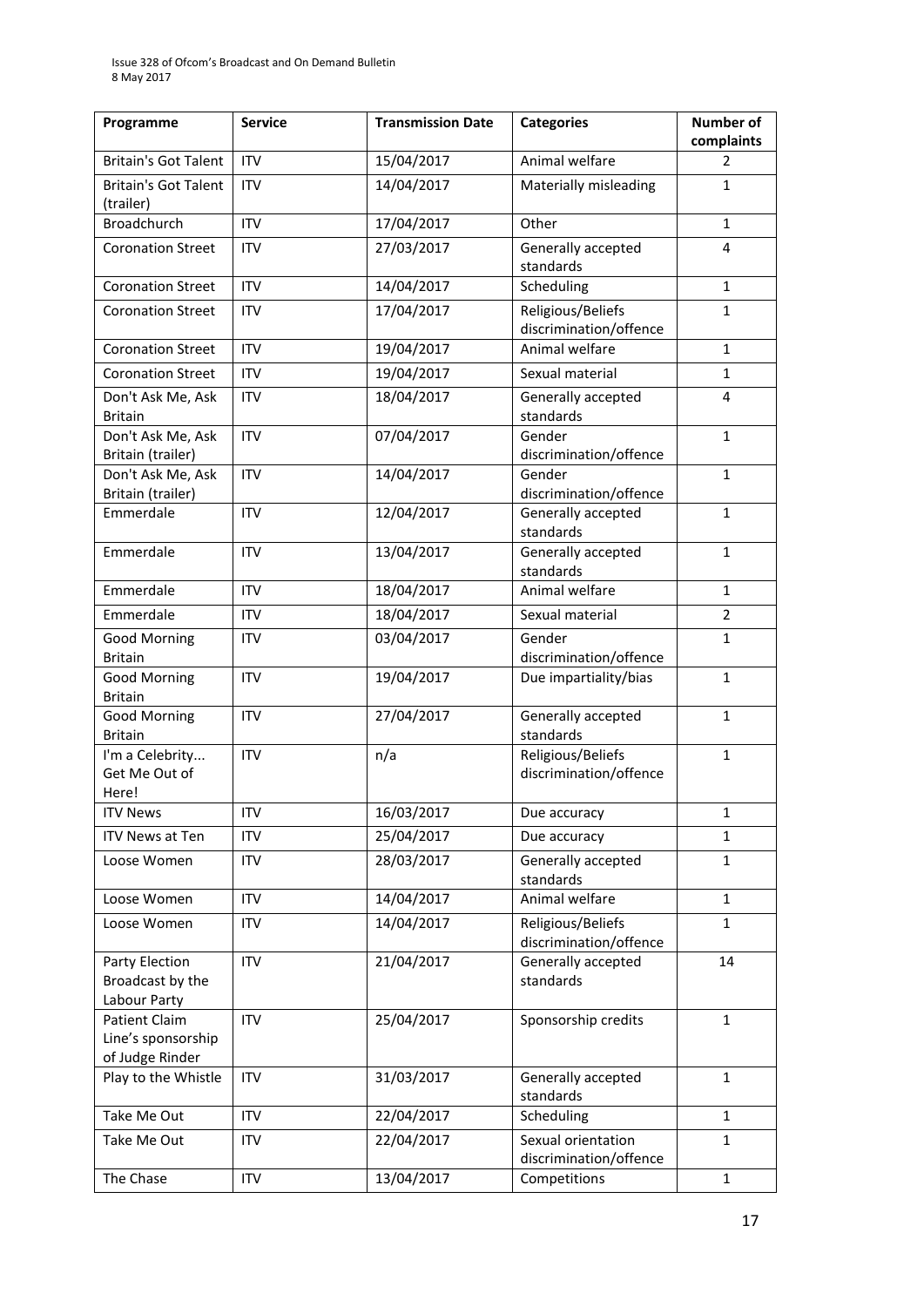| Programme                                  | <b>Service</b>    | <b>Transmission Date</b> | <b>Categories</b>                            | Number of<br>complaints |
|--------------------------------------------|-------------------|--------------------------|----------------------------------------------|-------------------------|
| The Chase                                  | <b>ITV</b>        | 21/04/2017               | Outside of remit                             | 1                       |
| The Doors (trailer)                        | <b>ITV</b>        | 18/04/2017               | Animal welfare                               | $\mathbf{1}$            |
| The Jeremy Kyle<br>Show                    | <b>ITV</b>        | 25/04/2017               | Generally accepted<br>standards              | $\mathbf{1}$            |
| The Kyle Files                             | <b>ITV</b>        | 03/04/2017               | Religious/Beliefs<br>discrimination/offence  | $\mathbf{1}$            |
| The Nightly Show<br>with Dermot<br>O'Leary | <b>ITV</b>        | 19/04/2017               | Generally accepted<br>standards              | $\mathbf{1}$            |
| The Nightly Show<br>with Dermot<br>O'Leary | <b>ITV</b>        | 22/04/2017               | Animal welfare                               | $\mathbf{1}$            |
| This Morning                               | <b>ITV</b>        | 18/04/2017               | Due impartiality/bias                        | 6                       |
| This Morning                               | <b>ITV</b>        | 18/04/2017               | Generally accepted<br>standards              | 8                       |
| This Morning                               | <b>ITV</b>        | 20/04/2017               | Gender<br>discrimination/offence             | $\overline{2}$          |
| This Morning                               | <b>ITV</b>        | 25/04/2017               | Scheduling                                   | $\mathbf{1}$            |
| Through the<br>Keyhole                     | <b>ITV</b>        | 22/04/2017               | Sexual orientation<br>discrimination/offence | $\mathbf{1}$            |
| Various                                    | ITV / Channel 4   | 17/03/2017               | Animal welfare                               | $\mathbf{1}$            |
| <b>ITV News London</b>                     | <b>ITV London</b> | 06/04/2017               | Due accuracy                                 | 10                      |
| <b>Britain's Got More</b><br>Talent        | ITV <sub>2</sub>  | 23/04/2017               | Generally accepted<br>standards              | 2                       |
| Celebrity Juice                            | ITV <sub>2</sub>  | 06/04/2017               | Generally accepted<br>standards              | $\mathbf{1}$            |
| Celebrity Juice                            | ITV2              | 15/04/2017               | Religious/Beliefs<br>discrimination/offence  | $\mathbf{1}$            |
| <b>Coronation Street</b><br>Omnibus        | ITV2              | 23/04/2017               | Animal welfare                               | $\mathbf{1}$            |
| Take Me Out: The<br>Gossip                 | ITV <sub>2</sub>  | 23/04/2017               | Generally accepted<br>standards              | $\mathbf{1}$            |
| The Jeremy Kyle<br>Show                    | ITV2              | 20/04/2017               | Generally accepted<br>standards              | $\mathbf 1$             |
| The Jeremy Kyle<br>Show                    | ITV2              | 25/04/2017               | Materially misleading                        | $\mathbf{1}$            |
| You've Been<br>Framed!                     | ITV <sub>2</sub>  | 26/04/2017               | Disability<br>discrimination/offence         | $\mathbf{1}$            |
| Are You Being<br>Served?                   | ITV3              | 17/04/2017               | Advertising placement                        | $\mathbf{1}$            |
| Carry On Up the<br>Kyber                   | ITV3              | 16/04/2017               | Other                                        | $\mathbf{1}$            |
| <b>Dinner Date</b>                         | <b>ITVBe</b>      | 18/04/2017               | Sexual material                              | $\mathbf{1}$            |
| <b>Real Housewives</b><br>of Cheshire      | <b>ITVBe</b>      | 24/04/2017               | Generally accepted<br>standards              | $\mathbf{1}$            |
| The Only Way is<br>Essex                   | <b>ITVBe</b>      | 16/04/2017               | Animal welfare                               | 3                       |
| The Only Way is<br>Essex                   | <b>ITVBe</b>      | 16/04/2017               | Promotion of<br>products/services            | $\mathbf{1}$            |
| The Only Way is<br>Essex                   | <b>ITVBe</b>      | 23/04/2017               | Offensive language                           | $\mathbf{1}$            |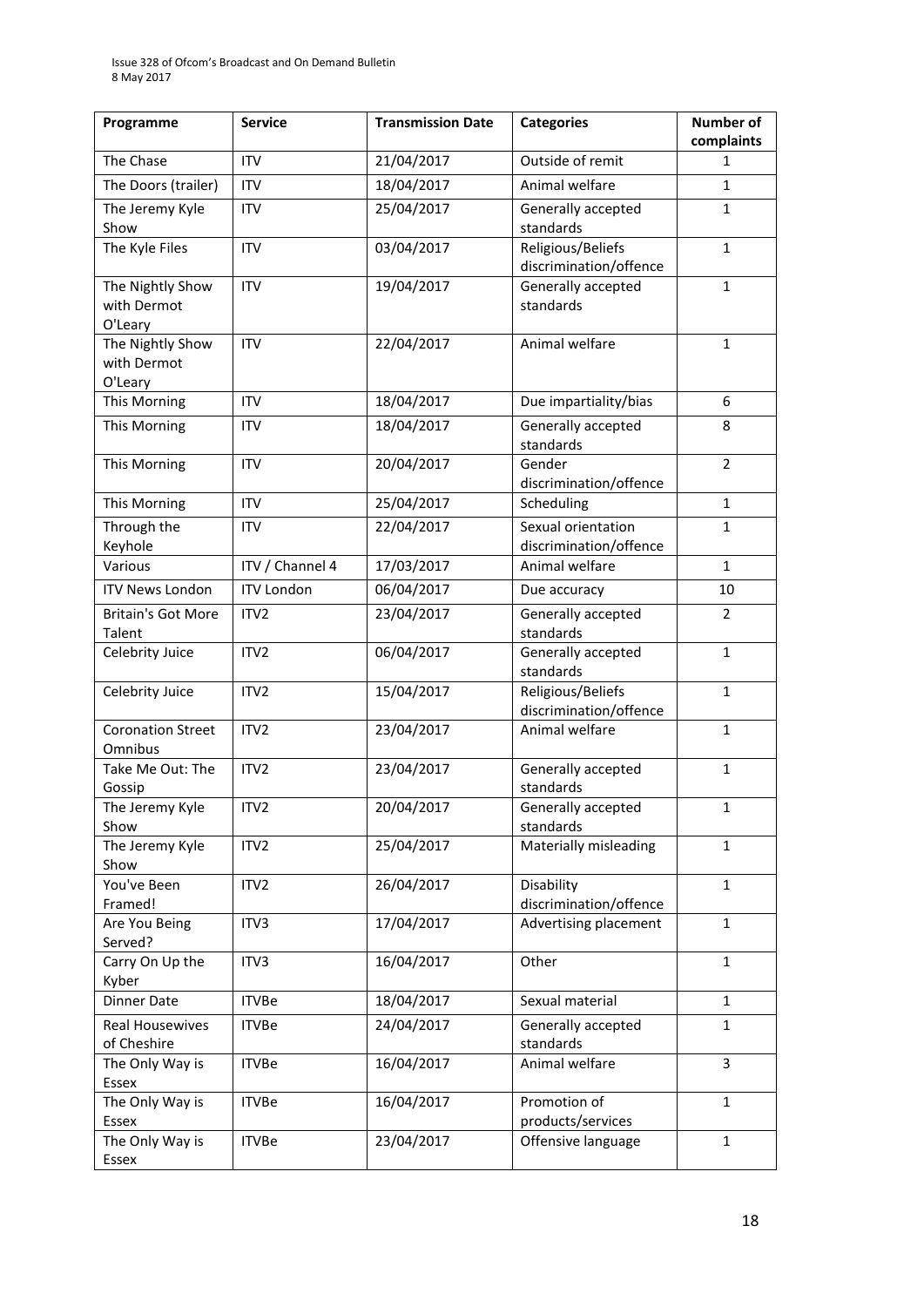| Programme                                             | <b>Service</b>         | <b>Transmission Date</b> | <b>Categories</b>                | <b>Number of</b><br>complaints |
|-------------------------------------------------------|------------------------|--------------------------|----------------------------------|--------------------------------|
| The Real                                              | <b>ITVBe</b>           | 16/04/2017               | Drugs, smoking,                  | 1                              |
| Housewives of                                         |                        |                          | solvents or alcohol              |                                |
| Atlanta                                               |                        |                          |                                  | $\mathbf{1}$                   |
| <b>Botched</b>                                        | Kanal 11               | 21/02/2017               | Gender<br>discrimination/offence |                                |
| Striptease                                            | Kanal 11               | 17/02/2017               | Gender<br>discrimination/offence | $\mathbf{1}$                   |
| James O'Brien                                         | LBC 97.3 FM            | 31/03/2017               | Due impartiality/bias            | $\overline{2}$                 |
| James O'Brien                                         | LBC 97.3 FM            | 20/04/2017               | Race                             | $\mathbf{1}$                   |
|                                                       |                        |                          | discrimination/offence           |                                |
| Katie Hopkins                                         | LBC 97.3 FM            | 02/04/2017               | Race<br>discrimination/offence   | $\mathbf{1}$                   |
| Katie Hopkins                                         | LBC 97.3 FM            | 23/04/2017               | Generally accepted<br>standards  | $\mathbf{1}$                   |
| Nick Ferrari                                          | LBC 97.3 FM            | 19/04/2017               | Crime and disorder               | 6                              |
| Nick Ferrari                                          | LBC 97.3 FM            | 25/04/2017               | Due impartiality/bias            | $\mathbf{1}$                   |
| Nick Ferrari                                          | LBC 97.3 FM            | 25/04/2017               | Race<br>discrimination/offence   | $\mathbf{1}$                   |
| Warner Leisure<br>Hotels'<br>sponsorship              | n/a                    | 27/03/2017               | Sponsorship credits              | $\mathbf{1}$                   |
| Snake Boss                                            | Pick TV                | 26/03/2017               | Animal welfare                   | $\mathbf{1}$                   |
| Sam Hughes                                            | <b>Planet Rock</b>     | 26/03/2017               | Materially misleading            | 1                              |
| Kings of the Wild                                     | Quest                  | 23/04/2017               | Animal welfare                   | $\mathbf{1}$                   |
| Chris Moyles                                          | Radio X                | 10/04/2017               | Competitions                     | 1                              |
| Welsh<br>International<br>Football                    | S <sub>4</sub> C       | 24/03/2017               | Other                            | $\mathbf{1}$                   |
| <b>Press Preview</b>                                  | <b>Sky News</b>        | 23/04/2017               | Due impartiality/bias            | $\mathbf{1}$                   |
| <b>Sky News</b>                                       | <b>Sky News</b>        | 11/04/2017               | Due impartiality/bias            | 1                              |
| <b>Sky News</b>                                       | <b>Sky News</b>        | 14/04/2017               | Due accuracy                     | $\mathbf{1}$                   |
| <b>Sky News</b>                                       | <b>Sky News</b>        | 18/04/2017               | Due impartiality/bias            | $\mathbf 1$                    |
| <b>Sky News</b>                                       | <b>Sky News</b>        | 19/04/2017               | Generally accepted<br>standards  | 1                              |
| <b>Sky News</b>                                       | <b>Sky News</b>        | 21/04/2017               | Due impartiality/bias            | $\overline{2}$                 |
| <b>Sky News</b>                                       | <b>Sky News</b>        | 22/04/2017               | Generally accepted<br>standards  | 1                              |
| <b>Sky News</b>                                       | <b>Sky News</b>        | 23/04/2017               | Due impartiality/bias            | $\overline{2}$                 |
| <b>Sky News</b>                                       | <b>Sky News</b>        | 28/04/2017               | Due accuracy                     | $\mathbf{1}$                   |
| Sunrise                                               | <b>Sky News</b>        | 14/04/2017               | Due impartiality/bias            | 1                              |
| The Pledge                                            | <b>Sky News</b>        | 20/04/2017               | Due impartiality/bias            | $\mathbf{1}$                   |
| Gillette Soccer<br>Saturday                           | Sky Sports 1           | 22/04/2017               | Due impartiality/bias            | 1                              |
| IPL T20 Mumbai<br>Indians vs Kolkata<br>Knight Riders | Sky Sports 2           | 09/04/2017               | Offensive language               | $\mathbf{1}$                   |
| Sky Sports News<br>HQ                                 | <b>Sky Sports News</b> | 20/04/2017               | Offensive language               | $\mathbf{1}$                   |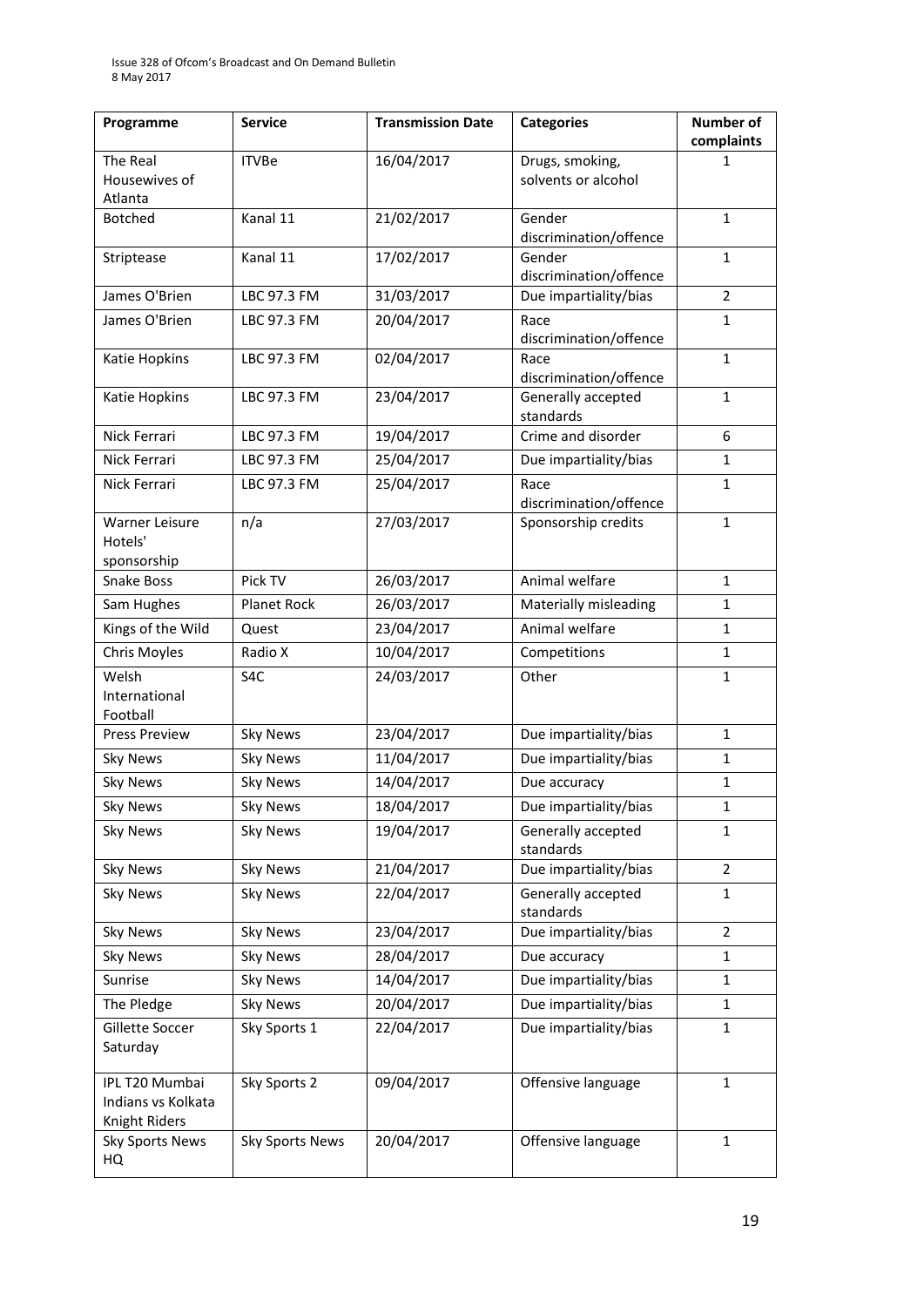| Programme                                                               | <b>Service</b>    | <b>Transmission Date</b> | <b>Categories</b>               | Number of<br>complaints |
|-------------------------------------------------------------------------|-------------------|--------------------------|---------------------------------|-------------------------|
| Soccer AM                                                               | Sky1              | 22/04/2017               | Generally accepted<br>standards | 1                       |
| Party Election<br>Broadcast by the<br><b>Scottish National</b><br>Party | <b>STV</b>        | 10/04/2017               | Due accuracy                    | $\mathbf{1}$            |
| <b>STV News</b>                                                         | <b>STV</b>        | 28/03/2017               | Due impartiality/bias           | $\mathbf{1}$            |
| STV News at Six                                                         | <b>STV</b>        | 20/03/2017               | Due impartiality/bias           | 1                       |
| <b>Bates Hotel</b><br>(trailer)                                         | <b>SyFy</b>       | 17/03/2017               | Scheduling                      | 1                       |
| Late Nights with<br>lain Lee                                            | <b>Talk Radio</b> | 04/04/2017               | Generally accepted<br>standards | $\mathbf{1}$            |
| Programming                                                             | TBN UK            | 06/04/2017               | Materially misleading           | $\mathbf{1}$            |
| <b>UTV News</b>                                                         | UTV               | 20/03/2017               | Privacy                         | $\mathbf{1}$            |
| <b>Balls Deep</b>                                                       | Viceland          | 17/04/2017               | Offensive language              | $\mathbf{1}$            |
| Kate Lawler                                                             | Virgin Radio      | 12/04/2017               | Materially misleading           | $\mathbf{1}$            |

### Complaints assessed under the General Procedures for investigating breaches of broadcast licences

For more information about how Ofcom assesses complaints about broadcast licences, go to: https://www.ofcom.org.uk/ data/assets/pdf file/0019/31942/general-procedures.pdf

| Licensee                | <b>Licensed service</b> | <b>Categories</b>      |
|-------------------------|-------------------------|------------------------|
| St Peters Studio and    | Saint FM                | <b>Key Commitments</b> |
| Community Radio Limited |                         |                        |
| Alpha Radio Limited     | <b>Star Radio</b>       | Format                 |

### Complaints assessed under the [Procedures for investigating breaches of](https://www.ofcom.org.uk/tv-radio-and-on-demand/information-for-industry/guidance/procedures)  [content standards on BBC broadcasting services and BBC ODPS](https://www.ofcom.org.uk/tv-radio-and-on-demand/information-for-industry/guidance/procedures) <sup>2</sup>

| Programme         | <b>Service</b>     | Transmission<br>date | <b>Categories</b>     | Number of<br>complaints |
|-------------------|--------------------|----------------------|-----------------------|-------------------------|
| Nick Grimshaw     | <b>BBC Radio 1</b> | 10/10/2016           | Offensive language    |                         |
| The World Tonight | BBC Radio 4        | 13/06/2016           | Due impartiality/bias |                         |

For more information about how Ofcom assesses complaints about content standards on BBC television, radio and on demand services, go to:

https://www.ofcom.org.uk/ data/assets/pdf\_file/0002/100100/Procedures-for[investigating-breaches-of-content-standards-on-BBC-broadcasting-services-and-BBC-on](https://www.ofcom.org.uk/__data/assets/pdf_file/0002/100100/Procedures-for-investigating-breaches-of-content-standards-on-BBC-broadcasting-services-and-BBC-on-demand-programme-services.pdf)[demand-programme-services.pdf](https://www.ofcom.org.uk/__data/assets/pdf_file/0002/100100/Procedures-for-investigating-breaches-of-content-standards-on-BBC-broadcasting-services-and-BBC-on-demand-programme-services.pdf)

<sup>&</sup>lt;sup>2</sup> The complaints in this table were originally made to the BBC Trust before Ofcom took over the regulatory responsibility for matters of due accuracy, due impartiality, elections and referendums in BBC programmes on 22 April 2017. These complaints were passed to Ofcom because the BBC Trust did not reach its final decision before this date.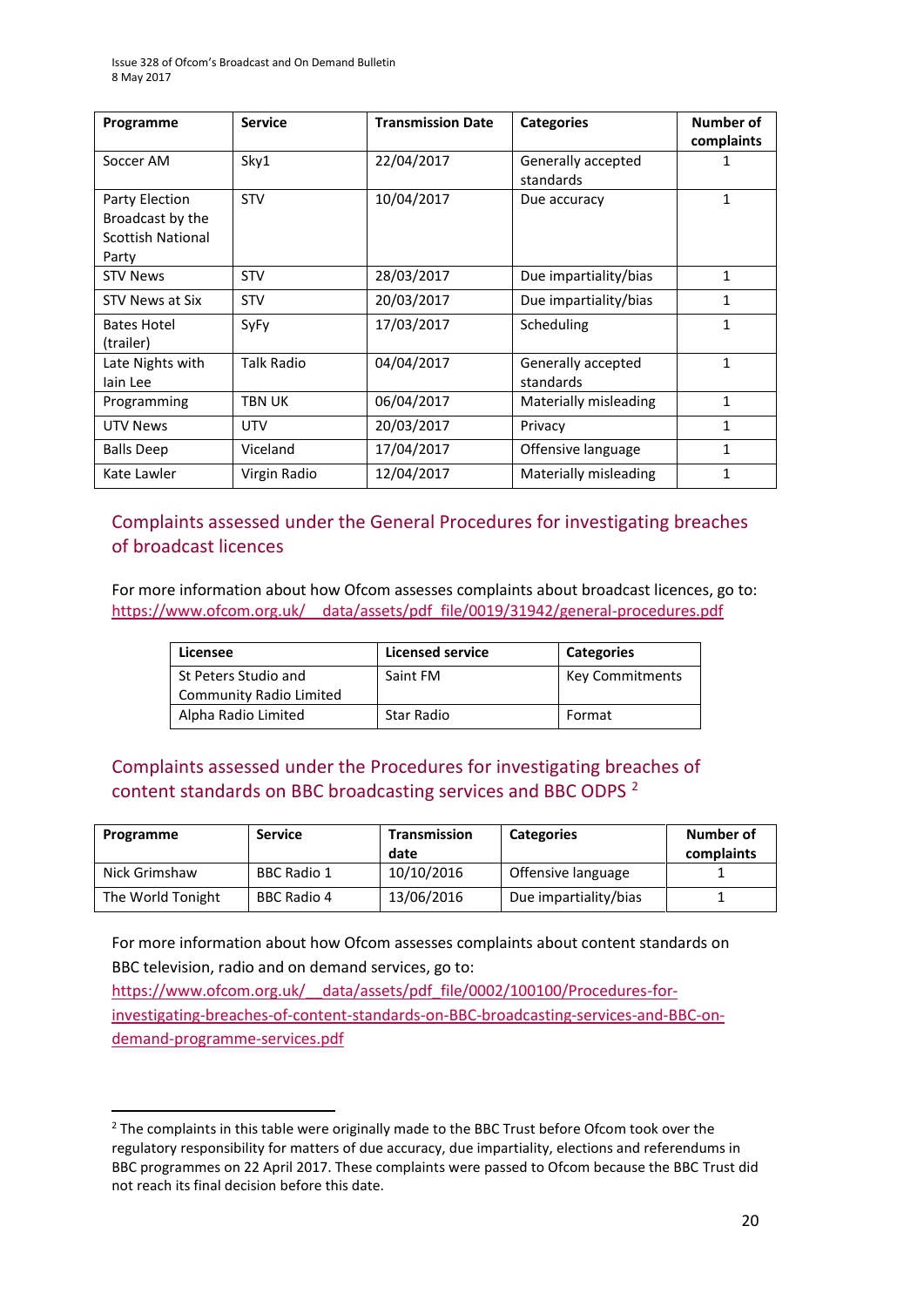# **Complaints outside of remit**

Here are alphabetical lists of complaints received by Ofcom that fell outside of our remit. This is because Ofcom is not responsible for regulating the issue complained about. For example, the complaints were about the content of television, radio or on demand adverts or an on demand service does not fall within the scope of regulation<sup>1</sup>.

For more information about what Ofcom's rules cover, go to: [https://www.ofcom.org.uk/tv](https://www.ofcom.org.uk/tv-radio-and-on-demand/how-to-report-a-complaint/what-does-ofcom-cover)[radio-and-on-demand/how-to-report-a-complaint/what-does-ofcom-cover](https://www.ofcom.org.uk/tv-radio-and-on-demand/how-to-report-a-complaint/what-does-ofcom-cover)

### **Complaints about television or radio programmes**

For more information about how Ofcom assesses complaints about television and radio programmes, go to:

[https://www.ofcom.org.uk/\\_\\_data/assets/pdf\\_file/0020/55109/breaches-content](https://www.ofcom.org.uk/__data/assets/pdf_file/0020/55109/breaches-content-standards.pdf)[standards.pdf](https://www.ofcom.org.uk/__data/assets/pdf_file/0020/55109/breaches-content-standards.pdf)

| Programme             | <b>Service</b>      | <b>Transmission Date</b> | <b>Categories</b>     | Number of  |
|-----------------------|---------------------|--------------------------|-----------------------|------------|
|                       |                     |                          |                       | complaints |
| Advertisement         | 5USA                | 21/03/2017               | Advertising content   |            |
| BBC News <sup>2</sup> | <b>BBC News</b>     | 29/03/2017               | Due impartiality/bias |            |
|                       | Channel             |                          |                       |            |
| BBC News <sup>3</sup> | <b>BBC Web Site</b> | 17/03/2017               | Due impartiality/bias |            |
| Advertisement         | Channel 5           | 26/03/2017               | Advertising content   | 1          |
| Advertisement         | <b>Heart FM</b>     | 24/04/2017               | Advertising content   | 1          |
| Advertisement         | ITV / Channel 4     | 22/04/2017               | Advertising content   |            |
| Advertisement         | LBC 97.3 FM         | 15/04/2017               | Advertising content   | 1          |
| Advertisement         | n/a                 | 18/04/2017               | Advertising content   | 3          |
| Advertisement         | Sunrise Radio       | 27/04/2017               | Advertising content   |            |

 $\overline{\phantom{a}}$ <sup>1</sup> A new BBC Royal Charter and Agreement was published in December 2016, which made Ofcom, not the BBC Trust, the independent regulator of the BBC. On 29 March 2017, Ofcom published new procedures for handling complaints and investigations about BBC programmes. At the same time, Ofcom also published new procedures for handling complaints and investigations about all other broadcasters and on demand service providers. The complaints in the tables on this page were all considered under Ofcom's previous procedures which were in force at the time.

<sup>&</sup>lt;sup>2</sup> This complaint referred to content on the BBC website. At the time the complaint was received, the Digital Economy Bill had not been passed through Government providing Ofcom with the regulatory power to assess the complaint.

<sup>&</sup>lt;sup>3</sup> This complaint referred to content on the BBC website. At the time the complaint was received, the Digital Economy Bill had not been passed through Government providing Ofcom with the regulatory power to assess the complaint.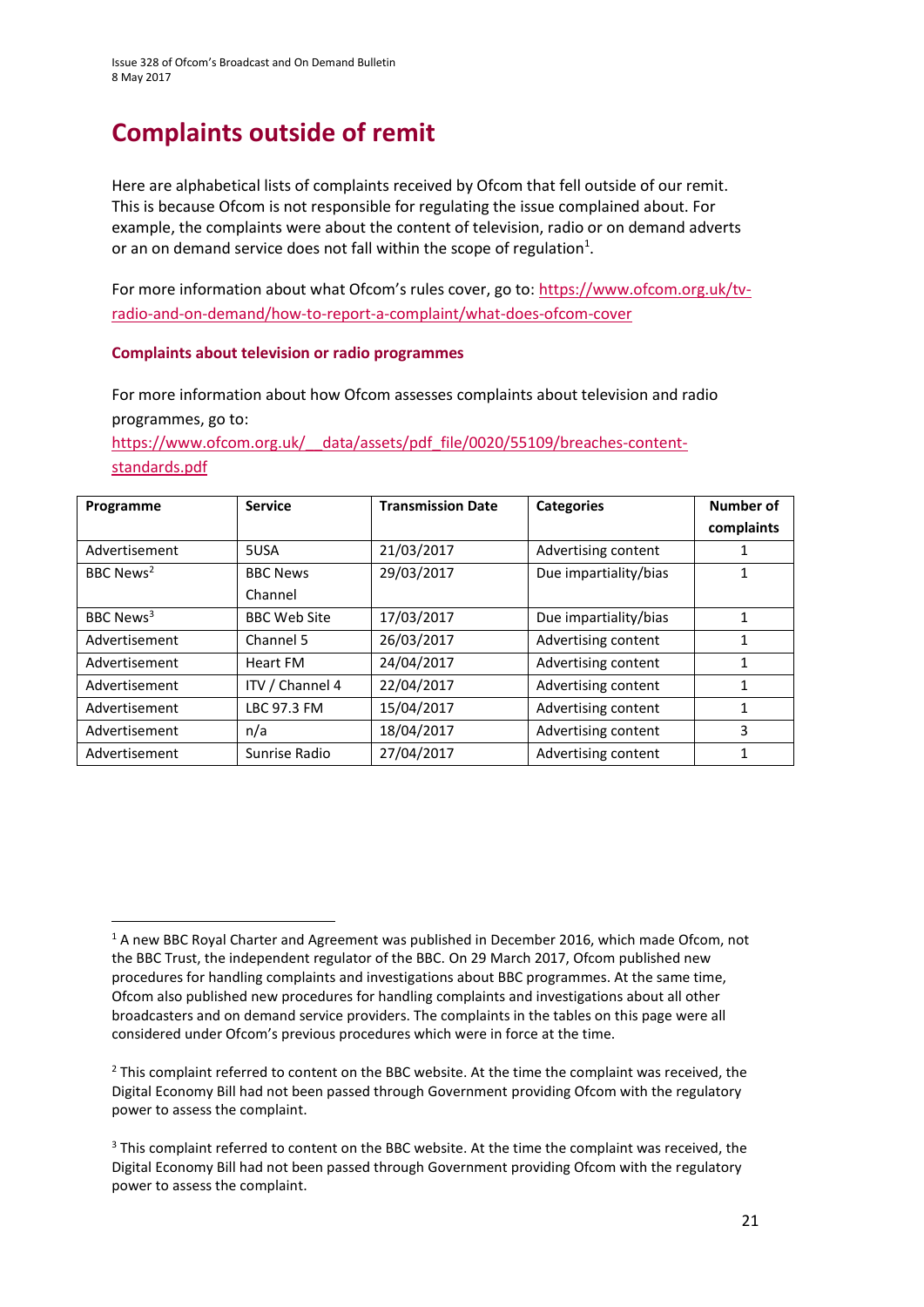## **Complaints about the BBC, not assessed**

A new BBC Royal Charter and Agreement was published in December 2016, which made Ofcom the new independent regulator of the BBC.

Here are alphabetical lists of complaints about the BBC that Ofcom was unable to assess. This is because Ofcom can normally only consider complaints about BBC programmes where the complainant has already complained to the BBC and the BBC has reached its final decision. The complaints in this table had been made to Ofcom before completing the BBC's complaints process.

| Programme                       | <b>Service</b>   | <b>Transmission or</b> | <b>Categories</b>                                     | <b>Number of</b>  |
|---------------------------------|------------------|------------------------|-------------------------------------------------------|-------------------|
|                                 |                  | <b>Accessed Date</b>   |                                                       | <b>Complaints</b> |
| <b>Access services</b>          | <b>BBC</b>       | n/a                    | Subtitling, sign<br>language and audio<br>description | 1                 |
| <b>Bargain Hunt</b>             | BBC <sub>1</sub> | 17/04/2017             | Race<br>discrimination/offence                        | $\mathbf{1}$      |
| <b>BBC Breakfast News</b>       | BBC <sub>1</sub> | 24/04/2017             | Due impartiality/bias                                 | $\mathbf{1}$      |
| <b>BBC News</b>                 | BBC <sub>1</sub> | 27/04/2017             | Due impartiality/bias                                 | $\mathbf{1}$      |
| <b>BBC News</b>                 | BBC <sub>1</sub> | 12/01/2017             | Due impartiality/bias                                 | $\mathbf{1}$      |
| <b>BBC News</b>                 | BBC <sub>1</sub> | 15/03/2017             | Due impartiality/bias                                 | 1                 |
| <b>BBC News</b>                 | BBC <sub>1</sub> | 29/03/2017             | Due impartiality/bias                                 | $\mathbf{1}$      |
| <b>BBC News</b>                 | BBC <sub>1</sub> | 04/04/2017             | Violence                                              | $\mathbf{1}$      |
| <b>BBC News</b>                 | BBC <sub>1</sub> | 05/04/2017             | Due impartiality/bias                                 | $\mathbf{1}$      |
| <b>BBC News</b>                 | BBC <sub>1</sub> | 06/04/2017             | Due impartiality/bias                                 | $\mathbf{1}$      |
| <b>BBC News</b>                 | BBC <sub>1</sub> | 19/04/2017             | Due impartiality/bias                                 | $\mathbf{1}$      |
| <b>BBC News</b>                 | BBC <sub>1</sub> | 19/04/2017             | Due impartiality/bias                                 | $\mathbf{1}$      |
| <b>BBC News</b>                 | BBC <sub>1</sub> | 21/04/2017             | Due impartiality/bias                                 | $\mathbf{1}$      |
| <b>BBC News</b>                 | BBC <sub>1</sub> | 22/04/2017             | Due impartiality/bias                                 | $\mathbf{1}$      |
| <b>BBC News</b>                 | BBC <sub>1</sub> | 23/04/2017             | Due impartiality/bias                                 | $\mathbf{1}$      |
| <b>BBC News</b>                 | BBC <sub>1</sub> | 25/04/2017             | Due impartiality/bias                                 | $\mathbf{1}$      |
| <b>BBC News</b>                 | BBC <sub>1</sub> | 26/04/2017             | Due impartiality/bias                                 | $\mathbf{1}$      |
| <b>BBC News</b>                 | BBC <sub>1</sub> | 27/04/2017             | Due impartiality/bias                                 | $\overline{2}$    |
| Casualty                        | BBC <sub>1</sub> | 15/04/2017             | Generally accepted<br>standards                       | $\mathbf{1}$      |
| Countryfile                     | BBC <sub>1</sub> | 02/04/2017             | Other                                                 | $\mathbf{1}$      |
| EastEnders                      | BBC <sub>1</sub> | 19/08/2016             | Scheduling                                            | $\mathbf{1}$      |
| EastEnders                      | BBC <sub>1</sub> | 11/04/2017             | Generally accepted<br>standards                       | 1                 |
| EastEnders                      | BBC <sub>1</sub> | 13/04/2017             | Generally accepted<br>standards                       | $\mathbf{1}$      |
| EastEnders                      | BBC <sub>1</sub> | 21/04/2017             | Sexual material                                       | $\mathbf{1}$      |
| FA Cup Match of the<br>Day Live | BBC <sub>1</sub> | 22/04/2017             | Due impartiality/bias                                 | $\mathbf{1}$      |
| London Marathon                 | BBC <sub>1</sub> | 23/04/2017             | Materially misleading                                 | $\mathbf{1}$      |

### Complaints about BBC television, radio or on demand programmes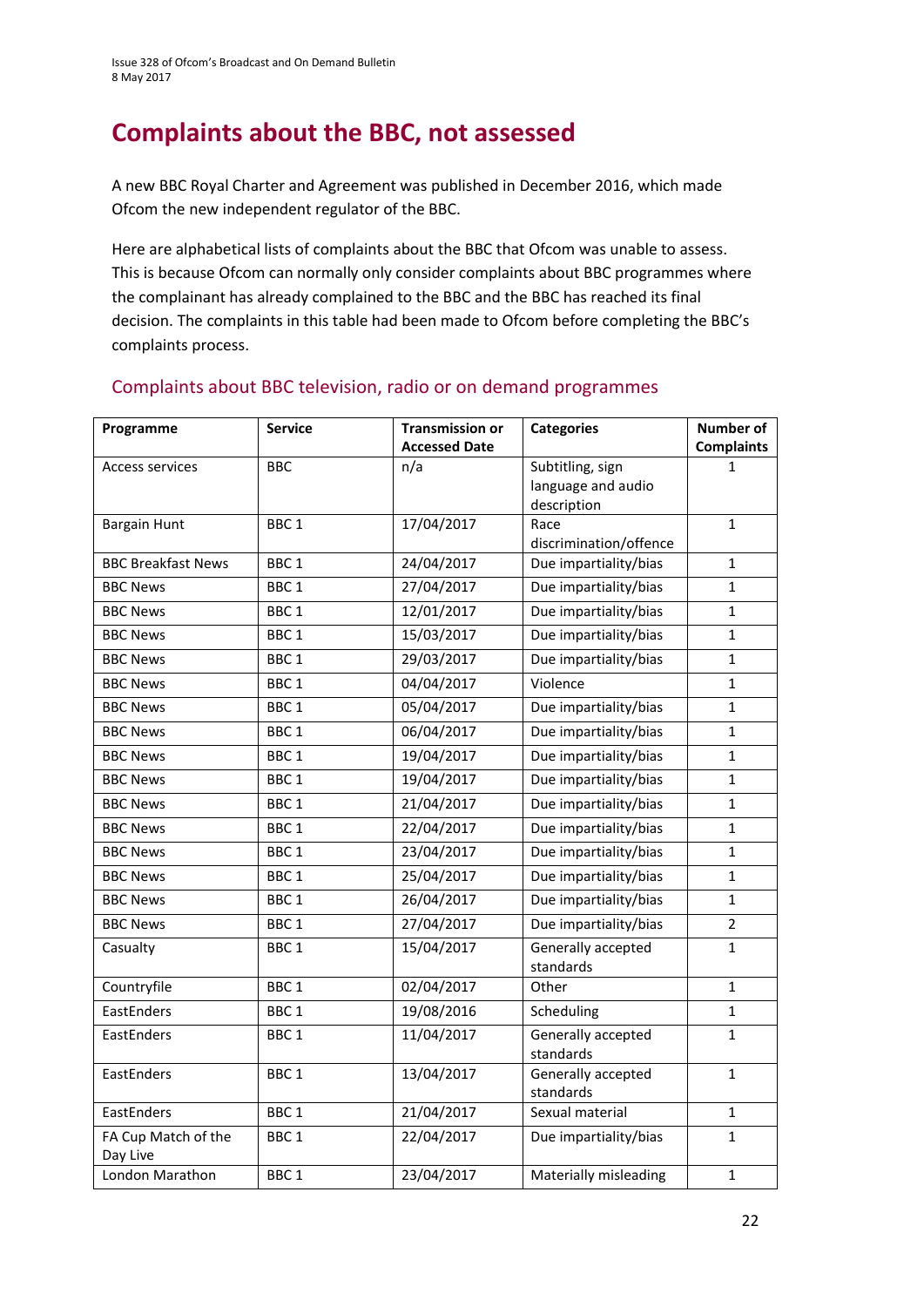| Programme                                                   | <b>Service</b>                                       | <b>Transmission or</b><br><b>Accessed Date</b> | <b>Categories</b>               | <b>Number of</b><br><b>Complaints</b> |
|-------------------------------------------------------------|------------------------------------------------------|------------------------------------------------|---------------------------------|---------------------------------------|
| Panorama                                                    | BBC <sub>1</sub>                                     | 03/04/2017                                     | Due impartiality/bias           | 1                                     |
| <b>Question Time</b>                                        | BBC <sub>1</sub>                                     | 27/04/2017                                     | Due impartiality/bias           | $\mathbf{1}$                          |
| Party Election<br>Broadcast by the<br>Labour Party          | BBC <sub>1</sub>                                     | 21/04/2017                                     | Under 18s in<br>programmes      | 5                                     |
| Party Election<br>Broadcast by the UK<br>Independence Party | BBC <sub>1</sub>                                     | 13/04/2017                                     | Generally accepted<br>standards | $\mathbf{1}$                          |
| <b>BBC News</b>                                             | BBC 1 / BBC News<br>Channel / BBC<br>Radio 4         | 27/04/2017                                     | Due impartiality/bias           | 1                                     |
| <b>BBC News</b>                                             | BBC 1 / BBC Radio<br>4                               | 10/04/2017                                     | Other                           | $\mathbf{1}$                          |
| <b>Reporting Scotland</b>                                   | <b>BBC 1 Scotland</b>                                | 04/04/2017                                     | Due impartiality/bias           | $\mathbf{1}$                          |
| <b>Reporting Scotland</b>                                   | <b>BBC 1 Scotland</b>                                | 05/04/2017                                     | Due impartiality/bias           | $\mathbf{1}$                          |
| <b>Reporting Scotland</b>                                   | <b>BBC 1 Scotland</b>                                | 13/04/2017                                     | Due impartiality/bias           | $\mathbf{1}$                          |
| <b>BBC News / Newsnight</b>                                 | BBC 1, BBC 2, BBC<br>News Channel                    | 26/04/2017                                     | Due impartiality/bias           | $\mathbf{1}$                          |
| <b>BBC News / Newsnight</b>                                 | BBC 1, BBC 2, BBC<br>Radio 4                         | 27/04/2017                                     | Due impartiality/bias           | $\mathbf{1}$                          |
| <b>Daily Politics</b>                                       | BBC <sub>2</sub>                                     | 26/04/2017                                     | Due impartiality/bias           | $\mathbf{1}$                          |
| Newsnight                                                   | BBC <sub>2</sub>                                     | 18/04/2017                                     | Due impartiality/bias           | 1                                     |
| Newsnight                                                   | BBC <sub>2</sub>                                     | 20/04/2017                                     | Due impartiality/bias           | $\mathbf{1}$                          |
| Newsnight                                                   | BBC <sub>2</sub>                                     | n/a                                            | Due impartiality/bias           | $\mathbf{1}$                          |
| Snooker                                                     | BBC <sub>2</sub>                                     | 23/04/2017                                     | Generally accepted<br>standards | $\mathbf{1}$                          |
| Newsnight /BBC news                                         | <b>BBC 2 and News</b><br>on all<br>channels/stations | 18/04/2017                                     | Due impartiality/bias           | $\mathbf{1}$                          |
| <b>BBC News</b>                                             | <b>BBC Channels</b>                                  | n/a                                            | Due accuracy                    | 1                                     |
| <b>BBC News</b>                                             | <b>BBC Channels</b>                                  | 16/07/1944                                     | Due impartiality/bias           | $\mathbf{1}$                          |
| <b>Brexit Compilation</b>                                   | <b>BBC iPlayer</b>                                   | n/a                                            | Due impartiality/bias           | $\mathbf{1}$                          |
| Victoria Derbyshire                                         | <b>BBC iPlayer</b>                                   | 13/04/2017                                     | Other                           | $\mathbf{1}$                          |
| <b>BBC News</b>                                             | <b>BBC News</b><br>Channel                           | 22/03/2017                                     | Other                           | $\mathbf{1}$                          |
| <b>BBC News</b>                                             | <b>BBC News</b><br>Channel                           | 23/04/2017                                     | Due impartiality/bias           | $\mathbf{1}$                          |
| <b>BBC News</b>                                             | <b>BBC News</b><br>Channel                           | 25/04/2017                                     | Due impartiality/bias           | 1                                     |
| <b>BBC News</b>                                             | <b>BBC News</b><br>Channel                           | 26/04/2017                                     | Due accuracy                    | $\mathbf{1}$                          |
| <b>BBC News</b>                                             | <b>BBC News</b><br>Channel                           | 26/04/2017                                     | Due impartiality/bias           | 3                                     |
| <b>BBC News</b>                                             | <b>BBC News</b><br>Website                           | 20/04/2017                                     | Due impartiality/bias           | $\mathbf{1}$                          |
| <b>BBC Parliament</b>                                       | <b>BBC Parliament</b>                                | 24/04/2017                                     | Due impartiality/bias           | $\mathbf{1}$                          |
| Drama - Keeping in<br>Touch                                 | <b>BBC Radio 4</b>                                   | 22/04/2017                                     | Offensive language              | 1                                     |
| PM                                                          | <b>BBC Radio 4</b>                                   | 18/04/2017                                     | Due impartiality/bias           | $\mathbf{1}$                          |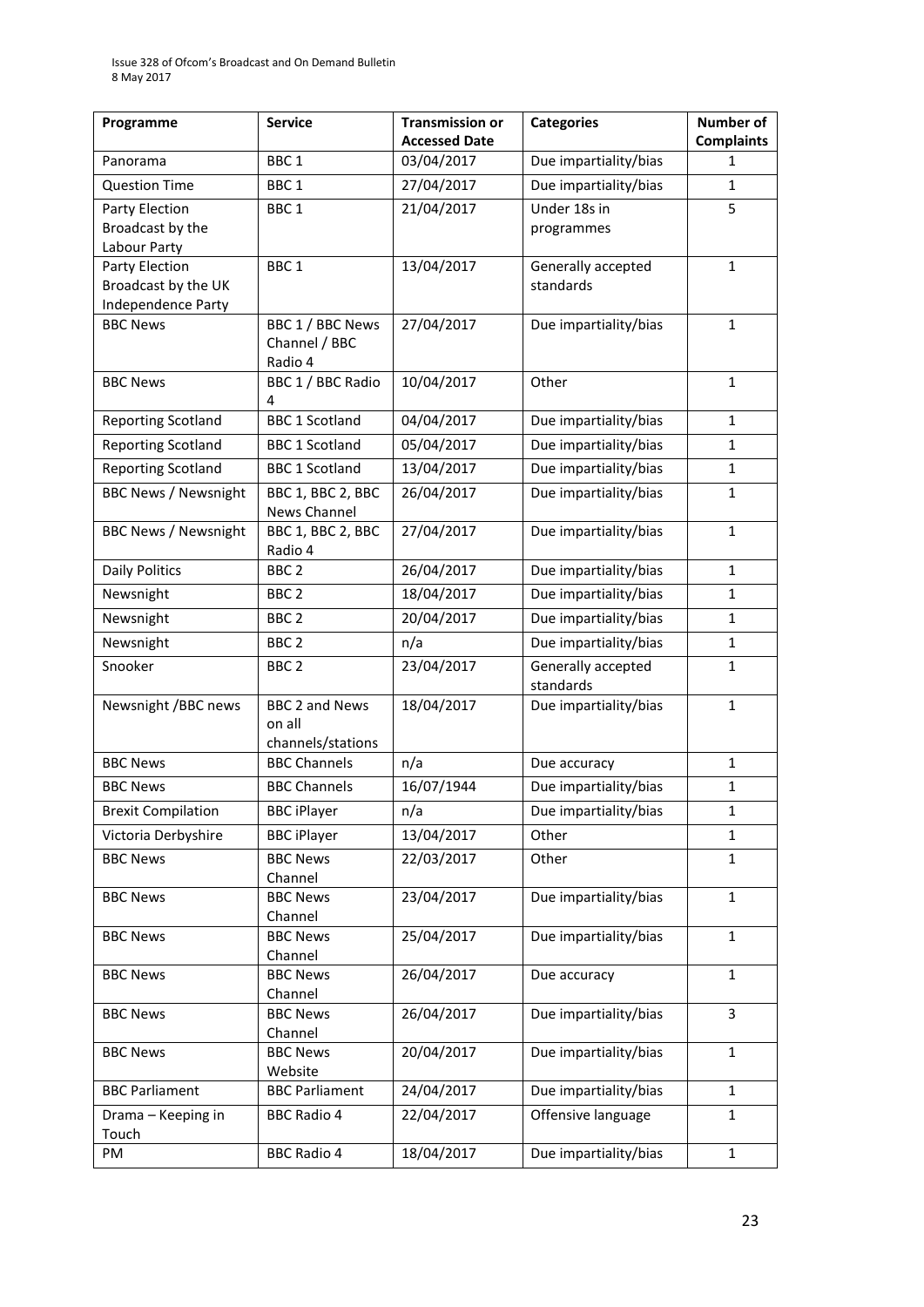| Programme                           | <b>Service</b>                                    | <b>Transmission or</b> | <b>Categories</b>               | Number of         |
|-------------------------------------|---------------------------------------------------|------------------------|---------------------------------|-------------------|
|                                     |                                                   | <b>Accessed Date</b>   |                                 | <b>Complaints</b> |
| Today                               | <b>BBC Radio 4</b>                                | 19/04/2017             | Generally accepted<br>standards |                   |
| Today                               | <b>BBC Radio 4</b>                                | n/a                    | Due impartiality/bias           | $\mathbf{1}$      |
| World at One                        | BBC Radio 4                                       | 01/04/2017             | Race<br>discrimination/offence  | 1                 |
| Devon County Council<br>mini series | <b>BBC Radio Devon</b>                            | 27/04/2017             | Due impartiality/bias           | 1                 |
| Gerry Kelly                         | <b>BBC Radio Ulster</b>                           | 21/04/2017             | Due impartiality/bias           | 1                 |
| The Stephen Nolan<br>Show           | <b>BBC Radio Ulster</b>                           | 20/04/2017             | Generally accepted<br>standards | 1                 |
| <b>BBC News</b>                     | <b>BBC</b> website                                | n/a                    | Due impartiality/bias           | 1                 |
| <b>BBC Radio Bristol</b><br>advert  | Online via BBC<br>Radio Bristol<br>Facebook video | 14/04/2017             | Generally accepted<br>standards | 1                 |

For more information about how Ofcom deals with BBC television, radio and on demand complaints, go to[: https://www.ofcom.org.uk/tv-radio-and-on-demand/how-to-report-a](https://www.ofcom.org.uk/tv-radio-and-on-demand/how-to-report-a-complaint/how-ofcom-deals-with-bbc-complaints)[complaint/how-ofcom-deals-with-bbc-complaints](https://www.ofcom.org.uk/tv-radio-and-on-demand/how-to-report-a-complaint/how-ofcom-deals-with-bbc-complaints)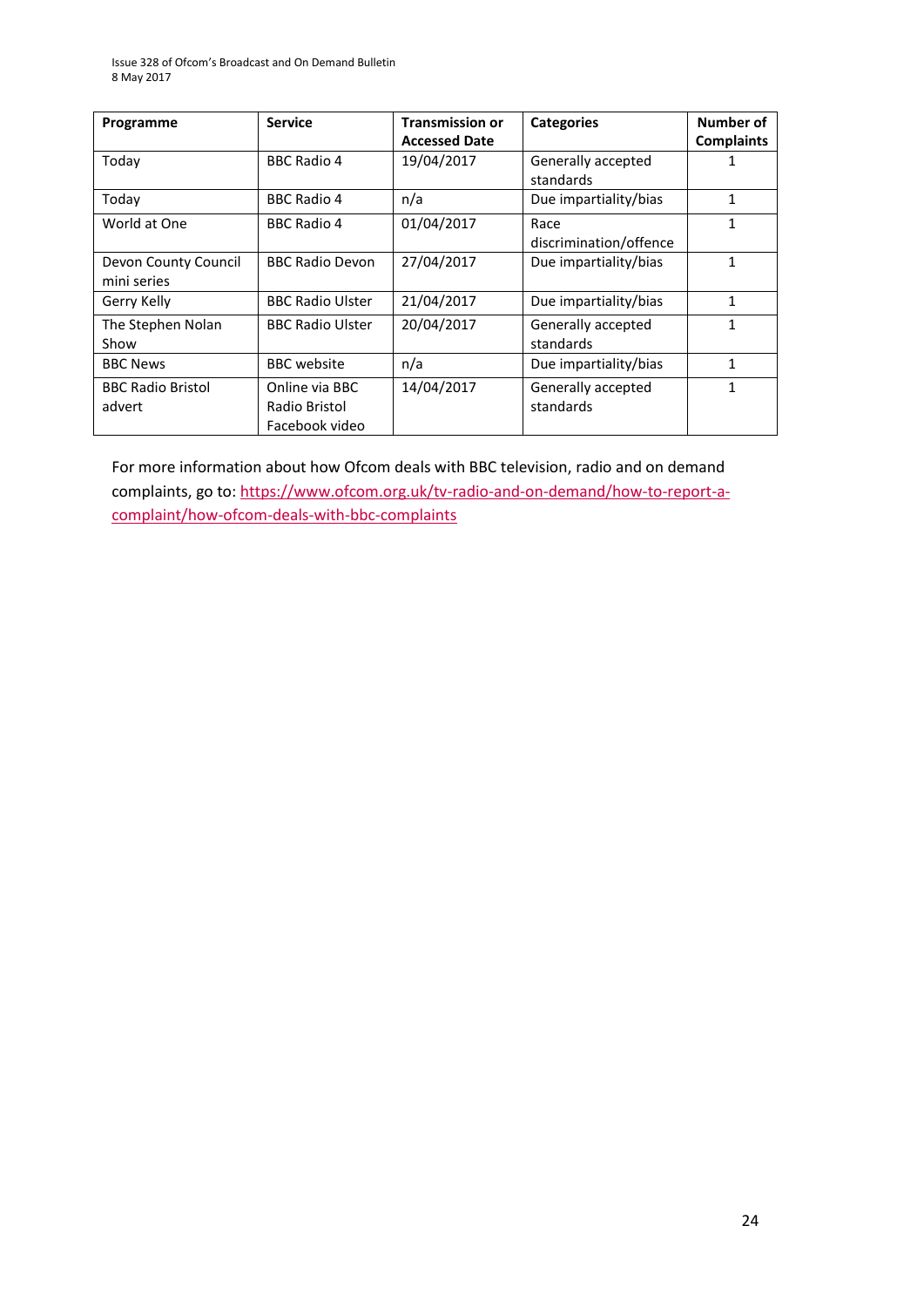# **Investigations List**

**.** 

If Ofcom considers that a broadcaster or service provider may have breached its codes, rules, licence condition or other regulatory requirements, it will start an investigation.

**It is important to note that an investigation by Ofcom does not necessarily mean the broadcaster or service provider has done anything wrong. Not all investigations result in breaches of the codes, rules, licence conditions or other regulatory requirements being recorded.**

Here are alphabetical lists of new investigations launched between 18 April and 1 May 2017<sup>1</sup> .

### **Investigations launched under the Procedures for investigating breaches of content standards for television and radio**

| Programme              | <b>Broadcaster</b>    | <b>Transmission date</b> |
|------------------------|-----------------------|--------------------------|
| <b>Music Show</b>      | <b>B4U Music</b>      | 16 March 2017            |
| Newsnight              | BBC <sub>2</sub>      | 22 March 2017            |
| Sara Cox Danceathon    | <b>BBC Red Button</b> | 21 March 2017            |
| Programming            | Cheesy FM             | 9 February 2017          |
| Hannity                | <b>Fox News</b>       | 31 January 2017          |
| <b>Nigel Farage</b>    | LBC 97.3 FM           | 21 March 2017            |
| Advertising minutage   | Prime TV              | Various                  |
| News and Lecture       | <b>PTV Global</b>     | 26 February 2017         |
| <b>Filmfare Awards</b> | <b>SARTV</b>          | 18 February 2017         |
| Jon Holmes             | <b>Talk Radio</b>     | 15 February 2017         |

<sup>&</sup>lt;sup>1</sup> A new BBC Royal Charter and Agreement was published in December 2016, which made Ofcom, not the BBC Trust, the independent regulator of the BBC. On 29 March 2017, Ofcom published new procedures for handling complaints and investigations about BBC programmes. At the same time, Ofcom also published new procedures for handling complaints and investigations about all other broadcasters and on demand service providers. The investigations in the tables on this page are being considered under Ofcom's previous procedures which were in force at the time.